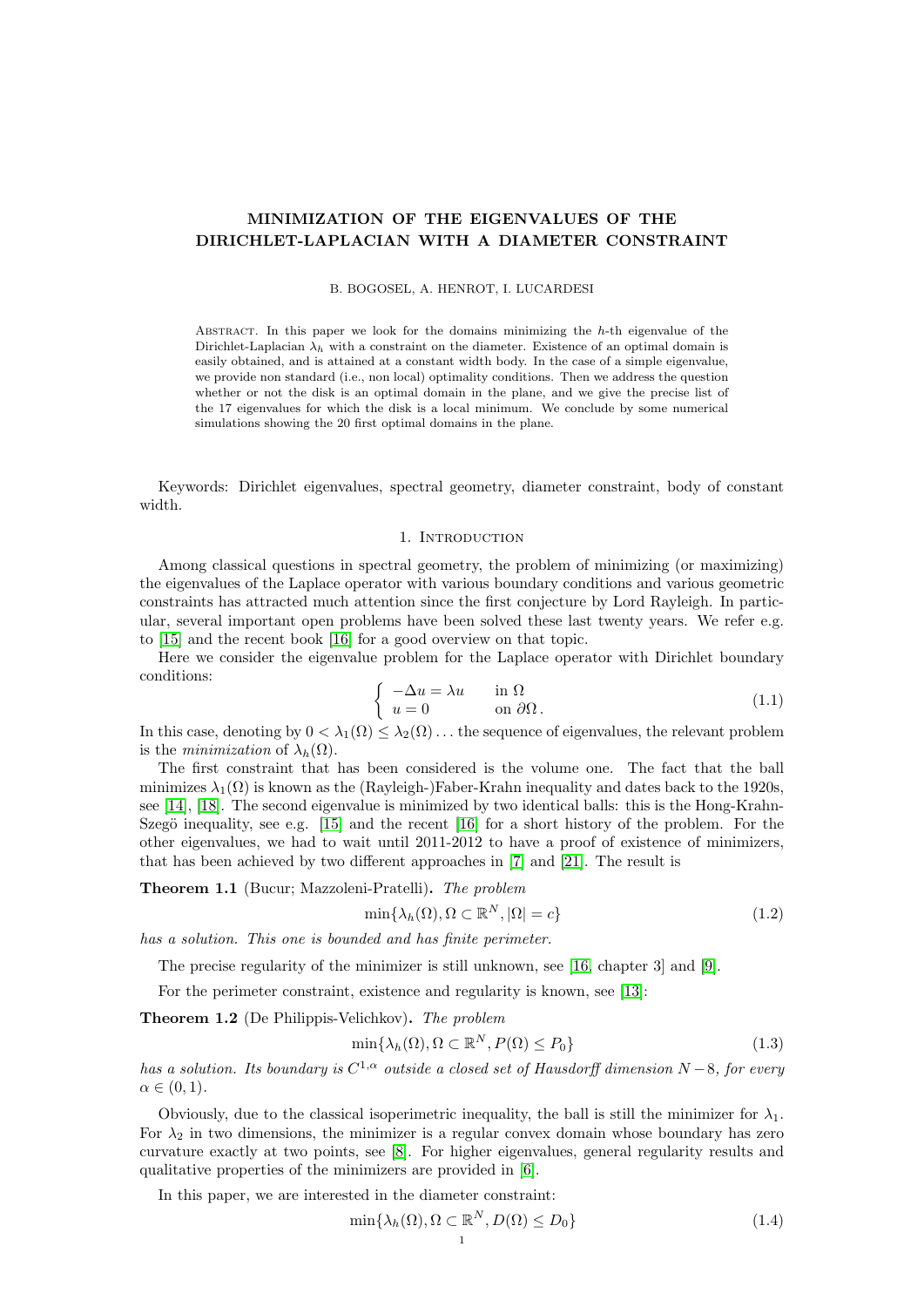where  $D(\Omega)$  denotes the diameter of the open set  $\Omega$ . Obviously the constraint  $D(\Omega) \leq D_0$  can be replaced by  $D(\Omega) = D_0$ . Existence of a minimizer for [\(1.4\)](#page-0-0) is easily obtained : since taking the convex hull does not change the diameter, we can consider minimizing sequences of convex domains which ensure enough compactness and continuity, see Theorem [2.1](#page-1-0) below. Moreover, we can prove that the minimizers are **bodies of constant width**. We investigate more deeply the plane situation. In particular, we give a complete list of values of  $h$  for which the disk can or cannot be a minimizer. By contrast with the case of the volume constraint, where the disk can be the minimizer only for  $\lambda_1$  and  $\lambda_3$  (for this last case, it is still a conjecture), as proved by Amandine Berger in  $[5]$ , here the list of values of h for which the disk can be the minimizer is long but finite! More precisely, we prove

<span id="page-1-3"></span>**Theorem 1.3.** The disk is a weak local minimizer of problem  $(1.4)$  for the following eigenvalues:

<span id="page-1-1"></span> $\lambda_1, \lambda_2 = \lambda_3, \lambda_4 = \lambda_5, \lambda_7 = \lambda_8, \lambda_{11} = \lambda_{12}, \lambda_{16} = \lambda_{17}, \lambda_{27}, \lambda_{33} = \lambda_{34}, \lambda_{41} = \lambda_{42}, \lambda_{50}.$  (1.5) In all the other cases, the disk is not a minimizer.

A weak local minimizer is simply a critical point for which the second derivative (of the eigenvalue) is non negative, see the precise definition and the proof of this theorem in Section [3.](#page-3-0)

Let us add a few words about the list of eigenvalues given in  $(1.5)$ . First of all, the only simple eigenvalue which appears in this list is  $\lambda_1$ , for which the disk is obviously the global minimizer by the isodiametric inequality. For all the other simple eigenvalues  $\lambda_h$ , it is not difficult to find a small deformation of the disk which makes  $\lambda_h$  decrease. The case of double eigenvalues is much more intricate and need some precise calculations and fine properties of the Bessel functions. It is a little bit surprising to see that the disk is a local minimizer for a complete system of double eigenvalues as, for example,  $\lambda_2, \lambda_3$ . Indeed, usually in such a case, small perturbations of a domain with a double eigenvalue make one eigenvalue increase while the other one decrease. With the diameter constraint it is no longer the case: since the perturbations must preserve the diameter, we have a more rigid situation. As explained in Section [2,](#page-1-2) the good way to imagine the possible perturbations consists in staying in the class of domains of constant width. To conclude, our conjecture is that the list [\(1.5\)](#page-1-1) exactly corresponds to all the cases where the disk is the global minimizer. This conjecture is supported by the numerical results that we present in Section [4.](#page-14-0) We perform simulations for  $h \leq 20$  and we display the minimizer in the cases where the optimal shape is not a disk. In our computations, the minimizer is a body of constant width which seems regular. The Reuleaux triangle (or other Reuleaux polygons) does not appear here. Actually, the Reuleaux triangle seems to correspond to a maximizer of the first eigenvalue, as we will explain in a work in progress.

#### 2. Existence, optimality conditions

<span id="page-1-2"></span>2.1. Existence. We recall that we are interested in open sets of given diameter which minimize the k-th eigenvalue of the Laplace operator with Dirichlet boundary conditions. First of all we prove existence and first properties of minimizers.

# <span id="page-1-0"></span>**Theorem 2.1.** For any integer  $h \geq 1$ , the problem [\(1.4\)](#page-0-0) has a solution. This one is convex and is a body of constant width. For  $h = 1$ , the solution is the ball.

*Proof.* Let  $\Omega$  be any bounded open set and  $\widetilde{\Omega}$  its convex hull. Since  $\Omega$  and  $\widetilde{\Omega}$  have the same diameter and  $\lambda_h(\Omega) \leq \lambda_h(\Omega)$ , we can restrict ourselves to the class of convex domains. If  $\Omega_n$  is a sequence of convex domains of diameter less than  $D_0$ , we can extract a subsequence which converges for the Hausdorff distance (by Blaschke selection theorem) to some convex set  $\Omega$  whose diameter is less than  $D_0$ , because the diameter is lower semi-continuous for the Hausdorff convergence (and actually continuous in the subclass of convex domains). Moreover, the sequence  $\Omega_n$   $\gamma$ -converges to  $\Omega$  (see e.g. [\[15,](#page-17-0) Theorem 2.3.17]) and therefore  $\lambda_h(\Omega_n) \to \lambda_h(\Omega)$ . This proves that  $\Omega$  is a minimizer.

Let us now assume that  $\Omega$  is not a body of constant width. It means that there is a direction ξ for which the width of Ω in this direction is less than  $D_0 - \delta$  for some  $\delta > 0$ . By continuity, the width of  $\Omega$  will be less than  $D_0 - \delta/2$  for all directions in a neighborhood of  $\xi$  on the unit sphere. Therefore we can slightly enlarge  $\Omega$  in all the corresponding directions without changing the diameter, contradicting the minimality of  $\Omega$ .

At last, let us consider the case  $h = 1$ . For any bounded open set  $\Omega$  of diameter  $D_0$ , let us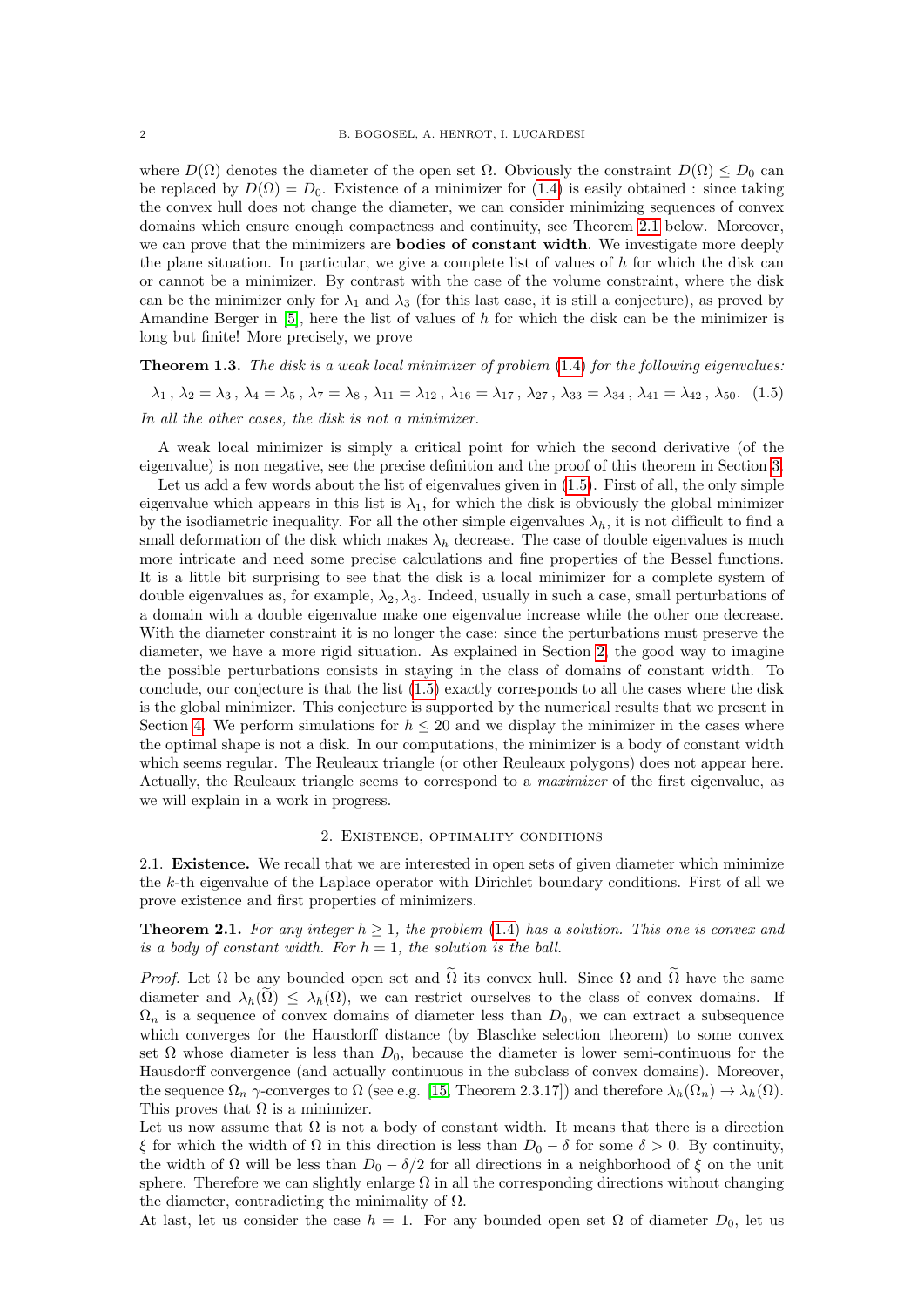introduce  $B_0$  the ball of same diameter and  $B^*$  the ball of same volume. The isodiametric inequality states that  $|\Omega| = |B^*| \leq |B_0|$  and therefore  $\lambda_1(B^*) \geq \lambda_1(B_0)$ , while Faber-Krahn inequality implies  $\lambda_1(B^*) \leq \lambda_1(\Omega)$ , and the result follows.

**Remark 2.2.** It is possible to give a different proof for the optimality of the ball when  $h = 1$ . In the work of Colesanti [\[10\]](#page-17-11) it is proved that the first eigenvalue of the Dirichlet-Laplace operator satisfies the following Brunn-Minkowski type inequality: given  $K_0, K_1$  two convex bodies in  $\mathbb{R}^N$ and  $t \in [0, 1]$  we have

<span id="page-2-0"></span>
$$
\lambda_1((1-t)K_0 + tK_1)^{-1/2} \ge (1-t)\lambda_1(K_0)^{-1/2} + t\lambda_1(K_1)^{-1/2}.
$$
\n(2.1)

Moreover, if equality holds then  $K_0$  and  $K_1$  are homothetic.

Now let K be a solution of problem  $(1.4)$ , which exists due to arguments stated above. Let B be the ball of diameter  $D_0$ . It is standard that if K has constant width  $D_0$  then  $K + (-K)$ is a ball and moreover  $1/2K + 1/2(-K) = B$  since convex combinations of bodies of constant width have the same constant width (see for example [\[20\]](#page-17-12)). Applying inequality [\(2.1\)](#page-2-0) we get

$$
\lambda_1(B)^{-1/2} = \lambda_1(1/2K + (1/2)(-K))^{-1/2} \ge 0.5\lambda_1(K)^{-1/2} + 0.5\lambda_1(-K)^{-1/2} = \lambda_1(K)^{-1/2},
$$

therefore  $\lambda_1(B) \leq \lambda_1(K)$ . Moreover we must have equality in [\(2.1\)](#page-2-0) so B and K are homothetic. This gives another proof that the only solution to problem  $(1.4)$  is the ball when  $h = 1$ .

<span id="page-2-5"></span>2.2. **Optimality conditions.** In this section we consider optimal domains in the plane for sake of simplicity, but the result extends without difficulty to higher dimension. It is not so easy to write optimality conditions, since the diameter constraint is very rigid: many deformations of a domain Ω of constant width will increase its diameter. Our idea is that the good point of view is to make suitable perturbations of the support function. Let  $f$  denote the support function of the convex set  $\Omega$  seen as a (periodic) function of the angle  $\theta \in [0, 2\pi)$ , see [\[25\]](#page-17-13) for definition and properties of the support function. Here  $\theta$  denotes the angle of the unit exterior vector orthogonal to a support line and for a strictly convex set, to each  $\theta$  corresponds a unique point on the boundary that we will denote  $M(\theta)$ . It is well known that f must satisfy

<span id="page-2-1"></span>
$$
f'' + f \ge 0 \quad \text{in the sense of distributions}, \tag{2.2}
$$

and, conversely, any non negative function satisfying [\(2.2\)](#page-2-1) is the support function of a convex body. Moreover, bodies of constant width  $D_0$  are characterized by

<span id="page-2-2"></span>
$$
\forall \theta, \ f(\theta) + f(\theta + \pi) = D_0. \tag{2.3}
$$

We want to perform perturbations of the optimal domain which preserve the diameter. For that purpose, we consider perturbations of the kind  $f_{\varepsilon} = f + \varepsilon \phi$  with  $\phi$  satisfying

<span id="page-2-3"></span>
$$
\forall \theta, \ \phi(\theta) + \phi(\theta + \pi) = 0. \tag{2.4}
$$

In full generality, we should also consider perturbation which preserve the convexity relation [\(2.2\)](#page-2-1) but, for simplicity we will consider here an optimal domain which is  $C<sup>2</sup>$  regular: this implies in particular that its support function satisfies

<span id="page-2-4"></span>
$$
\forall \theta, \ f''(\theta) + f(\theta) \ge \alpha_0 > 0, \tag{2.5}
$$

where  $\alpha_0$  is the infimum of the radius of curvature. We will denote by  $R(\theta) = f''(\theta) + f(\theta)$  the radius of curvature at the point of parameter  $\theta$ . For a domain of constant width, because of relations [\(2.3\)](#page-2-2) and [\(2.4\)](#page-2-3), it is always less than  $D_0$ .

Thanks to [\(2.5\)](#page-2-4), any perturbation  $f_{\varepsilon}$  is admissible for  $\varepsilon$  small enough. On the numerical simulations shown in Section [4,](#page-14-0) we can observe two different properties of the minimizers:

- the optimal domain seems to be  $C^2$  regular (and the radius of curvature is far from zero),
- the eigenvalue associated to an optimal domain is sometimes simple, sometimes double. More precisely, the pattern is the following: if the index  $h$  corresponds to a simple eigenvalue of the disk, then the eigenvalue of the optimal domain (which is not the disk, except for  $h = 1$ , see Section [3\)](#page-3-0) is also simple. If the index corresponds to a pair of double eigenvalues for the disk  $\lambda_h = \lambda_{h+1}$ , then the eigenvalue of the optimal domain is simple for h and double for  $h + 1$ .

We can now present the optimality condition satisfied by a regular optimal domain in the case of a simple eigenvalue: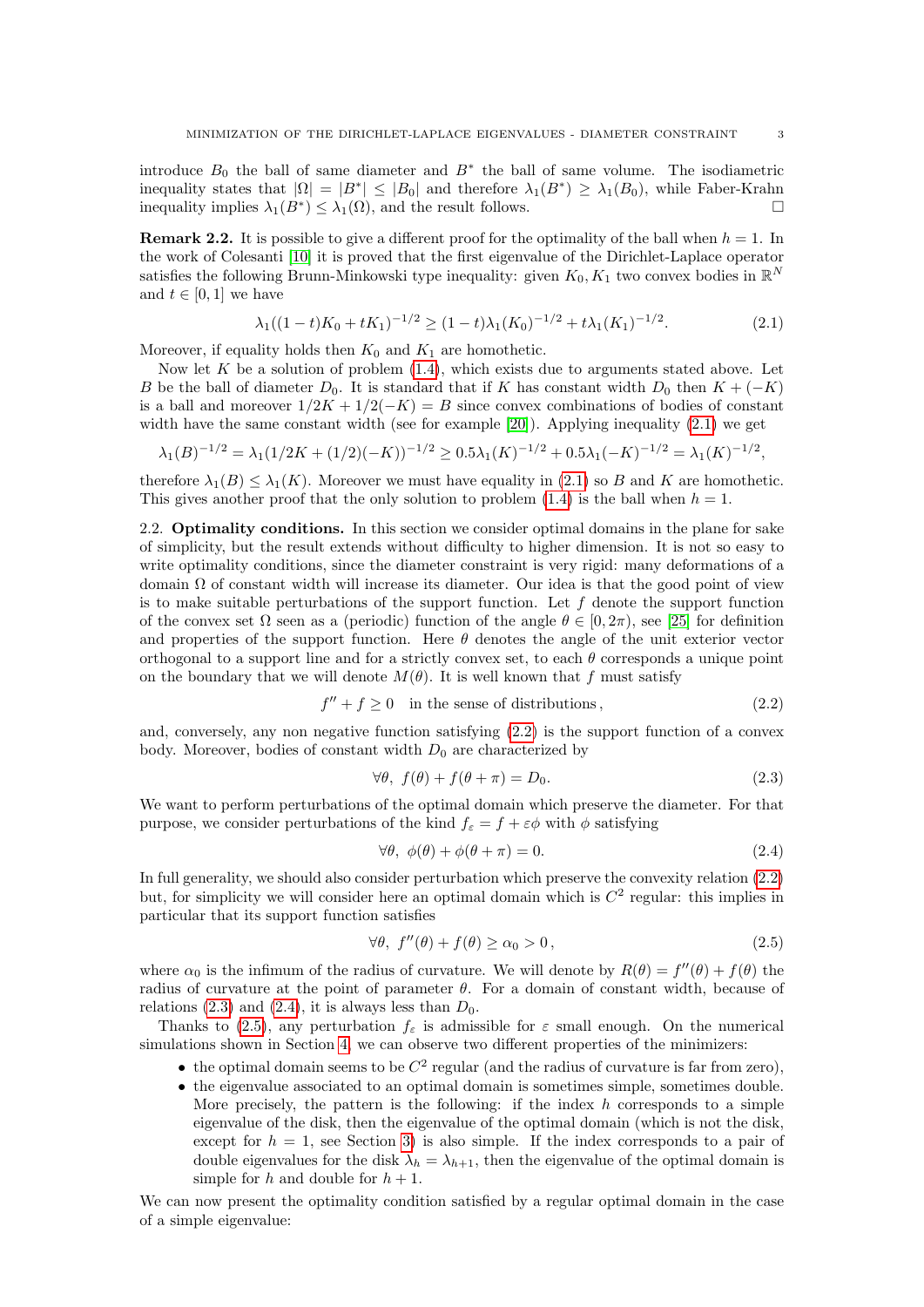**Theorem 2.3.** Let  $\Omega$  be a regular minimizer for problem [\(1.4\)](#page-0-0) in the plane. Let us assume that the corresponding eigenvalue  $\lambda_h(\Omega)$  is simple and let us denote by  $u_h$  the corresponding (normalized) eigenfunction. Then, it satisfies

<span id="page-3-3"></span>
$$
\forall \theta, \ |\nabla u_h(M(\theta))|^2 R(\theta) = |\nabla u_h(M(\theta + \pi))|^2 R(\theta + \pi). \tag{2.6}
$$

*Proof.* Let us denote by f the support function of the optimal domain  $\Omega$ . As explained above, we consider perturbations of the support function f of the kind  $f<sub>\epsilon</sub> = f + \varepsilon \phi$  with  $\phi$  satisfying

$$
\forall \theta, \ \phi(\theta) + \phi(\theta + \pi) = 0.
$$

In such a way, since  $h_{\varepsilon}$  satisfies

$$
f''_{\varepsilon} + f_{\varepsilon} \ge 0, \quad f_{\varepsilon}(\theta + \pi) + f_{\varepsilon}(\theta) = D_0
$$

it is the support function of a convex domain of constant width  $D_0$ . The perturbation  $\phi$  defines a deformation field V whose normal component on the boundary of  $\Omega$  is  $V.n = \phi(\theta)$ . Since the shape derivative of a simple eigenfunction is given by the Hadamard formulae, see e.g. [\[17\]](#page-17-14),

<span id="page-3-5"></span>
$$
\lambda_h'(\Omega; V) = -\int_{\partial \Omega} |\nabla u_h|^2 V \, ds,\tag{2.7}
$$

with

<span id="page-3-6"></span>
$$
ds = (f'' + f)(\theta)d\theta = R(\theta)d\theta,
$$
\n(2.8)

the optimality condition reads

<span id="page-3-1"></span>
$$
\forall \phi \text{ satisfying (2.4)}, \int_{-\pi}^{\pi} |\nabla u_h|^2 R(\theta) \phi(\theta) d\theta \ge 0. \tag{2.9}
$$

Obviously, if  $\phi$  satisfies [\(2.4\)](#page-2-3), its opposite  $-\phi$  also then [\(2.9\)](#page-3-1) implies

<span id="page-3-2"></span>
$$
\forall \phi \text{ satisfying (2.4)}, \int_{-\pi}^{\pi} |\nabla u_h|^2 R(\theta) \phi(\theta) d\theta = 0.
$$
 (2.10)

Condition [\(2.4\)](#page-2-3) means that  $\phi$  is odd in the sense that its Fourier expansion only contains odd indexes  $c_{2k+1}$ . Thus, the orthogonality condition [\(2.10\)](#page-3-2) means that the function  $|\nabla u_h|^2 R(\theta)$  is even: its Fourier expansion only contains even indexes  $c_{2k}$ . In other terms, it satisfies [\(2.6\)](#page-3-3).  $\Box$ 

Remark 2.4. This optimality condition [\(2.6\)](#page-3-3) is not standard since it is not local, in contrast with problem [\(1.2\)](#page-0-1), where it would write  $|\nabla u_h|^2 = constant$  (if the corresponding eigenvalue was simple) or problem [\(1.3\)](#page-0-2), where it writes  $|\nabla u_h|^2 = constant * curvature$  (if the corresponding eigenvalue is simple). Here the optimality condition takes into account two diametric opposite points and relate their curvature with the gradient of the eigenfunction. Let us observe that for the disk, condition [\(2.6\)](#page-3-3) is always satisfied even for an eigenfunction corresponding to a double eigenvalue. This confirms Proposition [3.2](#page-5-0) and [3.5](#page-7-0) which claim that the disk is always a critical point.

### 3. Local minimality of the disk

<span id="page-3-0"></span>We start by recalling a few standard definitions and fix some notations.

Given a bounded open set  $\Omega$  of  $\mathbb{R}^2$  and a smooth vector field  $V : \mathbb{R}^2 \to \mathbb{R}^2$ , the first and second order shape derivatives of  $\lambda_h$  at  $\Omega$  in direction V are given by the following limits (if they exist):

$$
\lambda_h'(\Omega; V) := \lim_{\epsilon \to 0} \frac{\lambda(\Omega_{\epsilon}) - \lambda(\Omega)}{\epsilon},\tag{3.1}
$$

$$
\lambda_h''(\Omega; V) := \lim_{\epsilon \to 0} 2 \frac{\lambda(\Omega_{\epsilon}) - \lambda(\Omega) - \epsilon \lambda'(\Omega, V)}{\epsilon^2}, \qquad (3.2)
$$

where  $\Omega_{\epsilon}$  is the deformed set  $\Omega_{\epsilon} := \{x + \epsilon V(x) : x \in \Omega\}.$ 

Here we focus our attention to a particular subclass of sets, that of constant width sets. Accordingly, given  $\Omega$  with constant width, we consider only deformation fields  $V : \mathbb{R}^2 \to \mathbb{R}^2$ such that, for every  $\epsilon$  small enough, the set  $\Omega_{\epsilon}$  has still constant width. As already pointed out in §[2.2,](#page-2-5) we can associate to such a V a function  $\phi$  defined on  $[0, 2\pi)$ , such that the support function  $f_{\epsilon}$  of  $\Omega_{\epsilon}$  is

<span id="page-3-4"></span>
$$
f_{\epsilon}(\theta) = f(\theta) + \epsilon \phi(\theta), \qquad (3.3)
$$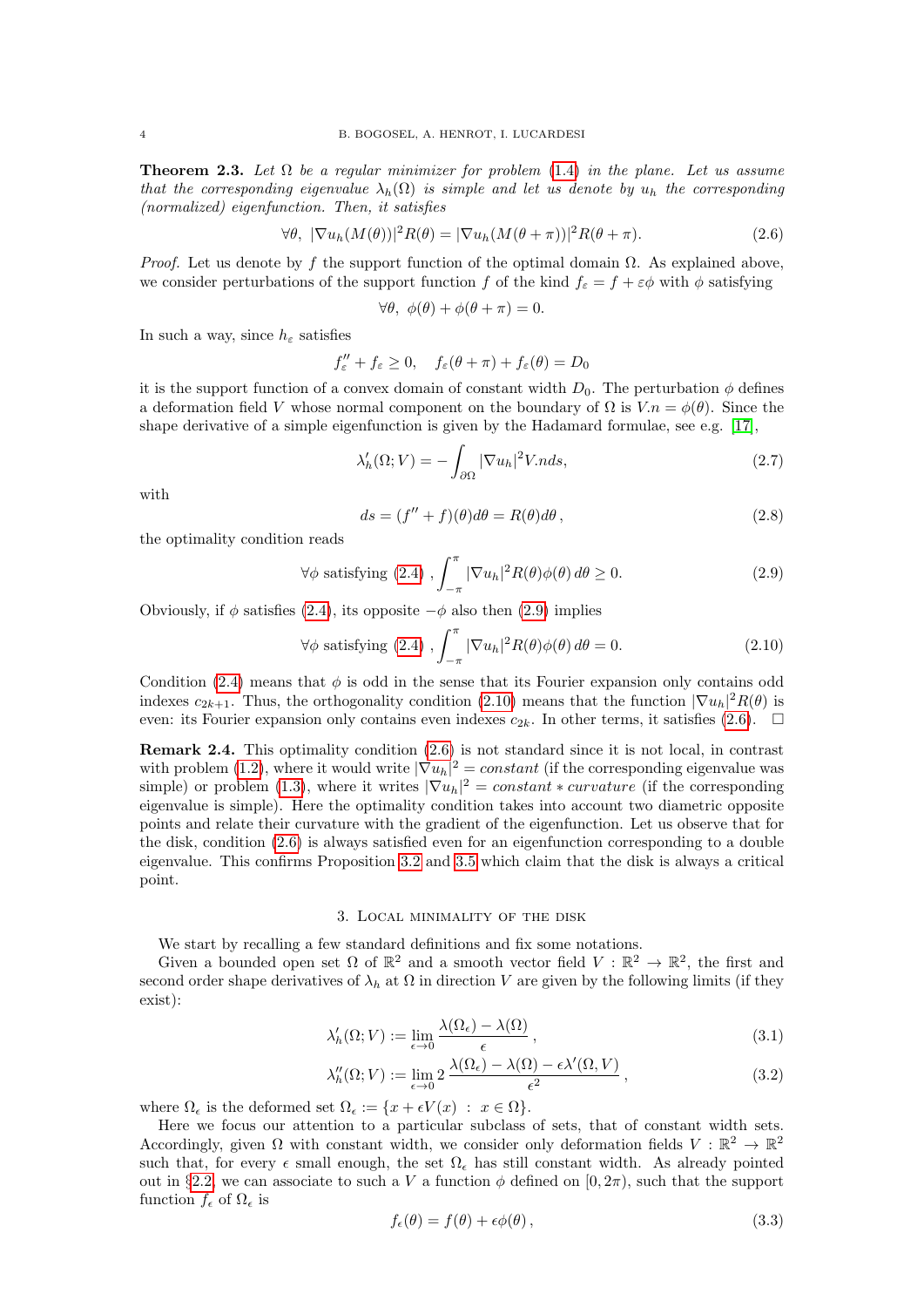and  $\phi(\theta) + \phi(\theta + \pi) = 0$ . In particular, the Fourier series of  $\phi$  is of the form

<span id="page-4-0"></span>
$$
\phi(\theta) = \sum_{k\geq 0} [a_{2k+1} \cos((2k+1)\theta) + b_{2k+1} \sin((2k+1)\theta)] = \sum_{k\in\mathbb{Z}} c_{2k+1} e^{i(2k+1)\theta},\tag{3.4}
$$

with  $a_{\ell}, b_{\ell} \in \mathbb{R}$ ,  $c_{\ell} = (a_{\ell} - ib_{\ell})/2$ , and  $c_{-\ell} = \overline{c_{\ell}}$  for  $\ell \geq 0$ .

**Definition 3.1.** Let  $\Omega$  be a set of constant width. We say that  $V : \mathbb{R}^2 \to \mathbb{R}^2$  is *admissible* if, for every  $\epsilon$  small enough, the set  $\Omega_{\epsilon} := \{x + \epsilon V(x) : x \in \Omega\}$  has still constant width. Moreover, we will disregard translations, thus we will always take  $c_1 = c_{-1} = 0$ . We say that  $\Omega$  is a *critical* shape for  $\lambda_h$  if the first order shape derivative vanishes for every admissible deformation, and we say that a critical shape is a *weak local minimizer* for  $\lambda_h$  if the second order shape derivative is non negative for every admissible deformation.

In this section we prove that the disk  $\mathbb D$  is a critical shape in the class of constant width sets (see Propositions [3.2](#page-5-0) and [3.5\)](#page-7-0) and we determine the sign of the second order shape derivative, characterizing the hs for which the disk is/is not a weak local minimizer in the class (see Theorems [3.3](#page-6-0) and [3.13\)](#page-12-0). These results imply the main Theorem [1.3.](#page-1-3)

Throughout the paper we will use the following representation of the eigenvalues of the disk: for every  $h \in \mathbb{N}$ ,  $\lambda_h = j_{m,p}^2$ , for some  $m \geq 0$  and  $p \geq 1$ , being  $j_{m,p}$  the p-th zero of the m-th Bessel function  $J_m$ . For the benefit of the reader, we recall in the two tables below the values of these objects for small values of  $h$ ,  $m$ , and  $p$ .

| $\langle p \rangle$<br>$\boldsymbol{m}$ | 1       | $\bf{2}$ | 3       | 4       | 5       |
|-----------------------------------------|---------|----------|---------|---------|---------|
| 0                                       | 2.4048  | 5.5201   | 8.6537  | 11.7915 | 14.9309 |
| $\mathbf{1}$                            | 3.8317  | 7.0156   | 10.1735 | 13.3237 | 16.4706 |
| $\mathbf{2}$                            | 5.1356  | 8.4172   | 11.6198 | 14.7960 | 21.1170 |
| 3                                       | 6.3802  | 9.7610   | 13.0152 | 16.2235 | 19.4094 |
| $\overline{\mathbf{4}}$                 | 7.5883  | 11.0647  | 14.3725 | 17.6160 | 20.8269 |
| 5                                       | 8.7715  | 12.3386  | 15.7002 | 18.9801 | 22.2178 |
| 6                                       | 9.9361  | 13.5893  | 17.0038 | 20.3208 | 23.5861 |
| 7                                       | 11.0864 | 14.8213  | 18.2876 | 21.6415 | 24.9349 |
| 8                                       | 12.2251 | 16.0378  | 19.5545 | 22.9452 | 26.2668 |
| 9                                       | 13.3543 | 17.2412  | 20.8070 | 24.2339 | 25.5837 |

TABLE 1. Some numerical computations of  $j_{m,n}$ .

| $\lambda_1 = j_{0,1}^2$                   | $\lambda_{15} = j_{0,3}^2$                | $\lambda_{30} = j_{0,4}^2$                |
|-------------------------------------------|-------------------------------------------|-------------------------------------------|
| $\lambda_2 = \lambda_3 = j_{1,1}^2$       | $\lambda_{16} = \lambda_{17} = j_{5,1}^2$ | $\lambda_{31} = \lambda_{32} = j_{8,1}^2$ |
| $\lambda_4 = \lambda_5 = j_{2,1}^2$       | $\lambda_{18} = \lambda_{19} = j_{3,2}^2$ | $\lambda_{33} = \lambda_{34} = j_{5,2}^2$ |
| $\lambda_6 = j_{0,2}^2$                   | $\lambda_{20} = \lambda_{21} = j_{6,1}^2$ | $\lambda_{35} = \lambda_{36} = j_{3,3}^2$ |
| $\lambda_7 = \lambda_8 = j_{3,1}^2$       | $\lambda_{22} = \lambda_{23} = j_{1,3}^2$ | $\lambda_{37} = \lambda_{38} = j_{1,4}^2$ |
| $\lambda_9 = \lambda_{10} = j_{1,2}^2$    | $\lambda_{24} = \lambda_{25} = j_{4,2}^2$ | $\lambda_{39} = \lambda_{40} = j_{9,1}^2$ |
| $\lambda_{11} = \lambda_{12} = j_{4,1}^2$ | $\lambda_{26} = \lambda_{27} = j_{7,1}^2$ | $\lambda_{41} = \lambda_{42} = j_{6,2}^2$ |
| $\lambda_{13} = \lambda_{14} = j_{2,2}^2$ | $\lambda_{28} = \lambda_{29} = j_{2,3}^2$ | $\lambda_{43} = \lambda_{44} = j_{4,3}^2$ |

<span id="page-4-1"></span>TABLE 2. Representation  $\lambda_h = j_{m,p}^2$  for  $h \in \{1, \ldots, 44\}.$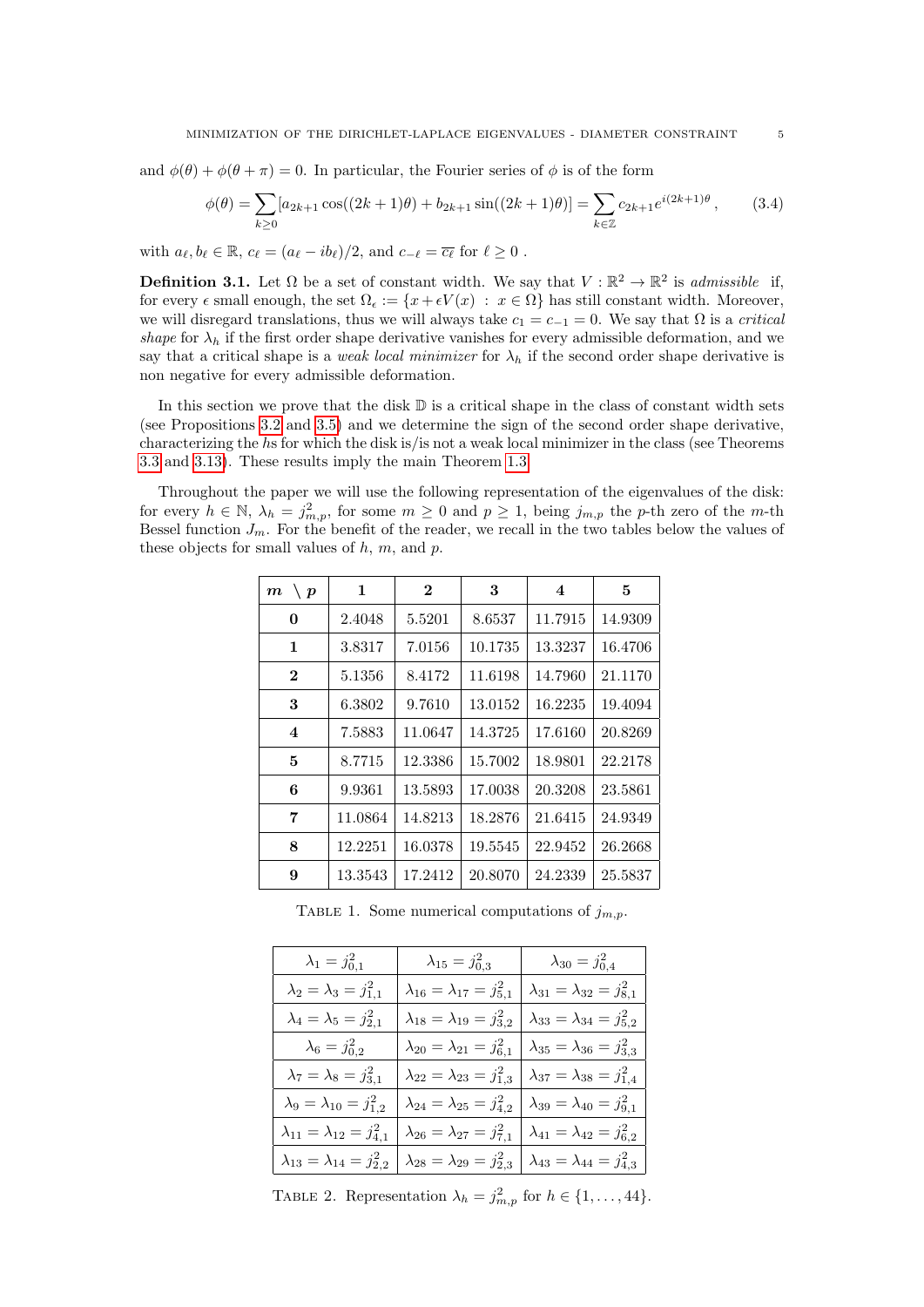3.1. Simple eigenvalues of the disk. We begin with the case of simple eigenvalues, corresponding to  $\lambda_h = j_{0,p}^2$ , for  $p \ge 1$ . For brevity, in the following,  $\lambda_h$  will be denoted by  $\lambda$  and the corresponding eigenfunction  $u_h$  simply by u.

We start by recalling some results on shape derivatives (cf. [\[17,](#page-17-14) Chapter 5]). Let  $l_1$ :  $C^{\infty}(\partial\mathbb{D}) \to \mathbb{R}$  and  $l_2: C^{\infty}(\partial\mathbb{D}) \times C^{\infty}(\partial\mathbb{D}) \to \mathbb{R}$  be the following linear form and bilinear form, respectively:

$$
l_1(\varphi) = -\int_{\partial \mathbb{D}} |\nabla u|^2 \varphi ,
$$
  

$$
l_2(\varphi, \psi) = \int_{\partial \mathbb{D}} \left[ 2w_{\varphi} \frac{\partial w_{\psi}}{\partial n} + \varphi \psi \left( \frac{\partial u}{\partial n} \right)^2 \right] ,
$$
 (3.5)

where  $w_{\varphi}$  (and, similarly,  $w_{\psi}$ ) solves

<span id="page-5-6"></span><span id="page-5-4"></span><span id="page-5-3"></span><span id="page-5-2"></span>
$$
\begin{cases}\n-\Delta w_{\varphi} = \lambda w_{\varphi} & \text{in } \mathbb{D} \\
w_{\varphi} = -\varphi \frac{\partial u}{\partial n} & \text{on } \partial \mathbb{D} \\
\int_{\mathbb{D}} u w_{\varphi} = 0.\n\end{cases}
$$
\n(3.6)

Then

$$
\lambda'(\mathbb{D}; V) = l_1(V \cdot n), \qquad (3.7)
$$

$$
\lambda''(\mathbb{D}; V) = l_2(V \cdot n, V \cdot n) + l_1(Z), \qquad (3.8)
$$

with

<span id="page-5-1"></span>
$$
Z := (D_{\tau} n V_{\tau}) \cdot V_{\tau} - 2\nabla_{\tau} (V \cdot n) \cdot V_{\tau}, \qquad (3.9)
$$

being  $V_\tau = V - (V \cdot n)n$ ,  $\nabla_\tau \phi = \nabla \phi - (\partial_n \phi)n$ ,  $D_\tau n = Dn - (Dn n) \otimes n$ .

In case of  $V = (V_1(\theta), V_2(\theta))$ , since on  $\partial \mathbb{D}$  we have  $n = (\cos \theta, \sin \theta)$  and  $\tau = (-\sin \theta, \cos \theta)$ , the function  $Z$  defined in  $(3.9)$  reads

$$
Z = -(V \cdot \tau)^2 - 2(V' \cdot n)(V \cdot \tau) ,
$$

so that

<span id="page-5-7"></span>
$$
l_1(Z) = \frac{j_{0,p}^2}{\pi} \int_0^{2\pi} [(V \cdot \tau)^2 + 2(V' \cdot n)(V \cdot \tau)] \,d\theta.
$$
 (3.10)

Note that if we perform a translation with a constant vector field  $V = (a, b)$ , we get

$$
l_1(V \cdot n) = 0, \quad l_2(V \cdot n, V \cdot n) = -j_{0,p}^2(a^2 + b^2),
$$
  

$$
l_1(Z) = \frac{j_{0,p}^2}{\pi} \int_0^{2\pi} (-a\sin\theta + b\cos\theta)^2 d\theta = j_{0,p}^2(a^2 + b^2),
$$

so that the first and second order shape derivatives, as expected, vanish.

Considering more general deformations, we obtain the following

<span id="page-5-0"></span>**Proposition 3.2.** The disk is a critical shape of  $\lambda$ , for every  $\lambda$  simple, in the class of constant width sets.

*Proof.* Let V be an admissible deformation field, namely such such that  $\Omega_{\epsilon} = \mathbb{D} + \epsilon V(\mathbb{D})$  has constant width. On the boundary  $\partial\Omega_{\epsilon} = (I + \epsilon V)(\partial \mathbb{D})$ , we have

$$
V(\theta) := \begin{cases} \phi(\theta)\cos\theta - \phi'(\theta)\sin\theta\\ \phi(\theta)\sin\theta + \phi'(\theta)\cos\theta, \end{cases}
$$
 (3.11)

where  $\phi$  is associated to V as in [\(3.3\)](#page-3-4).

According to [\(3.7\)](#page-5-2), since  $|\nabla u|$  is constant on  $\partial \mathbb{D}, V \cdot n = \phi(\theta)$ , and by [\(3.4\)](#page-4-0)  $\phi$  has zero average, we infer that  $\lambda'(\mathbb{D}; V) = 0$ , concluding the proof.

Let us now consider the second order shape derivative. According to  $(3.8)$ , we need to compute  $l_2(V \cdot n, V \cdot n)$  and  $l_1(Z)$ , with Z defined in [\(3.9\)](#page-5-1). In this case, system [\(3.6\)](#page-5-4) reduces to

<span id="page-5-5"></span>
$$
\begin{cases}\n-\Delta w = \lambda w & \text{in } \mathbb{D} \\
w = -\frac{\partial u}{\partial n} \phi & \text{on } \partial \mathbb{D} \\
\int_{\mathbb{D}} uw = 0.\n\end{cases}
$$
\n(3.12)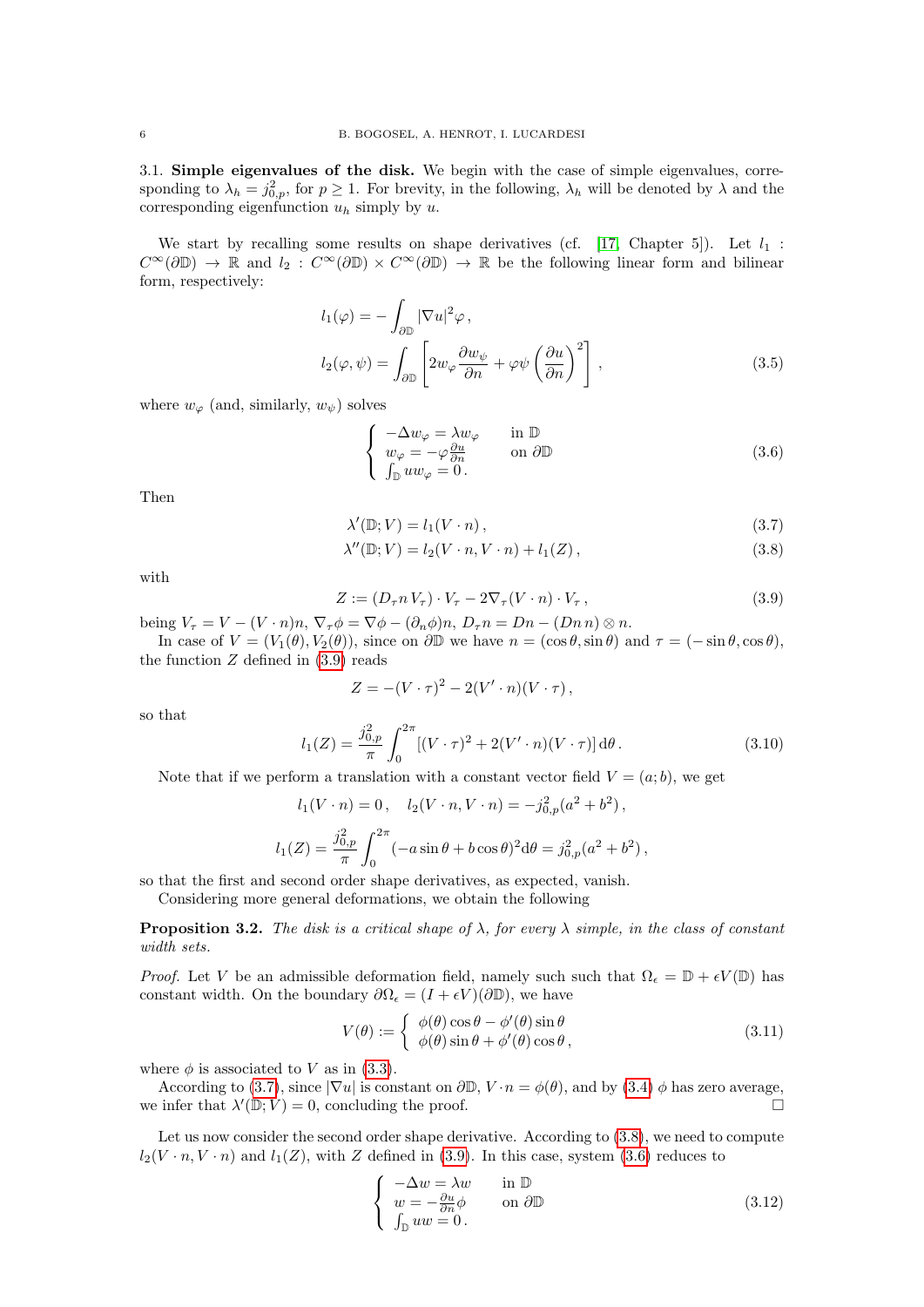Consider the basis  $\{J_n(j_{0,p}\rho)\cos(n\theta); J_n(j_{0,p}\rho)\sin(n\theta)\}\$ <sub>n</sub> of eigenfunctions of  $\lambda$  in polar coordinates  $(\rho; \theta)$ : we look for w of the form

$$
w(\rho,\theta) = \sum_{n\geq 1} [A_n \cos(n\theta) + B_n \sin(n\theta)] J_n(j_{0,p}\rho).
$$

In view of the basis chosen, the PDE in  $(3.12)$  is readily satisfied. Also the third condition of the zero average in [\(3.12\)](#page-5-5) follows from the radial symmetry of  $u(\rho, \theta) = J_0(j_{0,p}\rho)/(\sqrt{\pi}|J'_0(j_{0,p})|)$ . Imposing the boundary condition we get

$$
A_n = \begin{cases} -\frac{\text{sign}(J_0'(j_{0,p}))j_{0,p}}{J_n(j_{0,p})\sqrt{\pi}}a_n & \text{if } n = 2k+1, \ k \ge 0\\ 0 & \text{else} \end{cases}
$$

the same equality holds for  $B_n$ , with  $b_n$  in place of  $a_n$ . Therefore, the bilinear form [\(3.5\)](#page-5-6) is given by

$$
l_2(V \cdot n, V \cdot n) = j_{0,p}^2 \sum_{k \ge 0} \left( 1 + 2j_{0,p} \frac{J'_{2k+1}(j_{0,p})}{J_{2k+1}(j_{0,p})} \right) (a_{2k+1}^2 + b_{2k+1}^2).
$$
 (3.13)

Since  $V' \cdot n = 0$  and

$$
V \cdot \tau = \phi'(\theta) = \sum_{k \ge 0} (2k+1) [-a_{2k+1} \sin((2k+1)\theta) + b_{2k+1} \cos((2k+1)\theta)],
$$

formula [\(3.10\)](#page-5-7) reads

$$
l_1(Z) = j_{0,p}^2 \sum_{k \ge 0} (2k+1)^2 (a_{2k+1}^2 + b_{2k+1}^2).
$$

We are now in position to write the second order shape derivative of  $\lambda$ : setting

$$
P_N(x):=1+N^2+2x\frac{J_N'(x)}{J_N(x)}
$$

we have

<span id="page-6-1"></span>
$$
\lambda''(\mathbb{D}; V) = j_{0,p}^2 \sum_{k \ge 0} P_{2k+1}(j_{0,p})(a_{2k+1}^2 + b_{2k+1}^2).
$$
 (3.14)

In order to determine the behavior of  $\lambda$  at  $\mathbb D$  we need to investigate the sign of the coefficients  $P_{2k+1}(j_{0,p})$ . To this aim, we recall some well-known properties of the Bessel functions:

<span id="page-6-2"></span>
$$
\frac{2NJ_N(x)}{x} = J_{N-1}(x) + J_{N+1}(x),\tag{3.15}
$$

<span id="page-6-4"></span><span id="page-6-3"></span>
$$
2J'_N(x) = J_{N-1}(x) - J_{N+1}(x), \qquad (3.16)
$$

<span id="page-6-5"></span>
$$
xJ'_{N}(x) = NJ_{N}(x) - xJ_{N+1}(x), \qquad (3.17)
$$

$$
xJ'_{N}(x) = -NJ_{N}(x) + xJ_{N-1}(x).
$$
\n(3.18)

We are now in a position to prove the following

<span id="page-6-0"></span>**Theorem 3.3.** The disk is not a weak local minimizer for any simple eigenvalue  $\lambda \neq \lambda_1$  in the class of constant width sets.

Proof. As we have already seen in Proposition [3.2,](#page-5-0) the disk is a critical point for this kind of deformations. Thanks to formula [\(3.14\)](#page-6-1), it is enough to show that for every  $p \geq 2$  there exists *n* such that  $P_{2n+1}(j_0, p) < 0$  (the case  $p = 1$  corresponds to  $\lambda_1$ ).

By combining the properties of the Bessel functions [\(3.15\)](#page-6-2) and [\(3.16\)](#page-6-3) with  $N = 1$  and  $x = j_{0,p}$ , and recalling that  $J_0(j_{0,p}) = 0$ , we get

$$
P_1(j_{0,p}) = 2 + 2j_{0,p} \frac{J'_1(j_{0,p})}{J_1(j_{0,p})} = 0.
$$

Again exploiting [\(3.15\)](#page-6-2)-[\(3.17\)](#page-6-4), it is easy to derive the recursive formula

$$
P_{N+1}(x) = N^2 + \frac{4x^2}{(N+1)^2 - P_N(x)},
$$

which, applied twice, gives

$$
P_3(j_{0,p}) = \frac{32}{8 - j_{0,p}^2} < 0
$$

for every  $p \geq 2$ .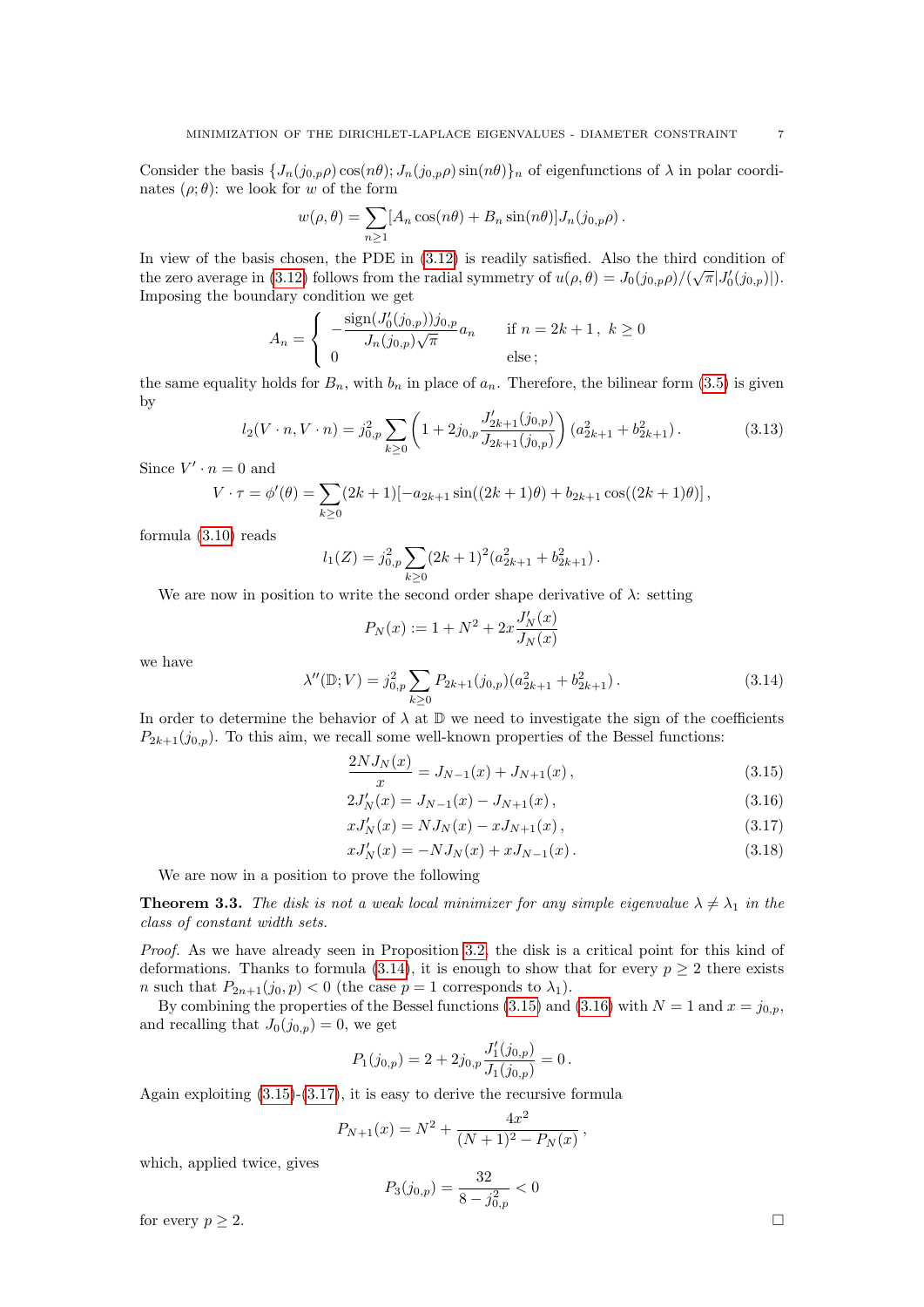Remark 3.4. Note that, in view of the estimate

$$
x\frac{J'_N}{J_N} \ge N - \frac{2x^2}{2N+1},
$$
\n(3.19)

which is valid for  $0 < x \le N+1/2$  (cf. [\[19,](#page-17-15) Lemma 11]), we obtain the positivity of  $P_{2n+1}(j_{0,p})$  for n large enough. In particular, we may find an admissible deformation V such that  $\lambda''(\mathbb{D}; V) > 0$ .

#### 3.2. Double eigenvalues of the disk.

3.2.1. First order shape derivative. Let now  $\lambda := \lambda_h = \lambda_{h+1} = j_{m,p}^2$  be a double eigenvalue of the disk, for some  $m, p \ge 1$ . It is known (see, e.g., [\[15,](#page-17-0) Theorem 2.5.8]) that  $\epsilon \mapsto \lambda((I + \epsilon V)(\mathbb{D}))$ has a directional derivative at  $\epsilon = 0$ , which is given by one of the eigenvalues of the symmetric matrix  $M$  with components

$$
M_{11} = -\int_{\partial \mathbb{D}} \left(\frac{\partial u_h}{\partial n}\right)^2 V \cdot n \, , \, M_{12} = -\int_{\partial \mathbb{D}} \left(\frac{\partial u_h}{\partial n}\right) \left(\frac{\partial u_{h+1}}{\partial n}\right) V \cdot n \, , \, M_{22} = -\int_{\partial \mathbb{D}} \left(\frac{\partial u_{h+1}}{\partial n}\right)^2 V \cdot n \, .
$$
   
Recalling the expression of the eigenfunctions

Recalling the expression of the eigenfunctions

$$
u_h(\rho,\theta) = \sqrt{\frac{2}{\pi}} \frac{J_m(j_{m,p}\rho)}{|J'_m(j_{m,p})|} \cos(m\theta), \quad u_{h+1}(\rho,\theta) = \sqrt{\frac{2}{\pi}} \frac{J_m(j_{m,p}\rho)}{|J'_m(j_{m,p})|} \sin(m\theta),
$$

we infer that

$$
\left(\frac{\partial u_h}{\partial n}\right)^2 = \frac{2}{\pi} j_{m,p}^2 \cos^2(m\theta), \quad \left(\frac{\partial u_{h+1}}{\partial n}\right)^2 = \frac{2}{\pi} j_{m,p}^2 \sin^2(m\theta),
$$

$$
\left(\frac{\partial u_h}{\partial n}\right) \left(\frac{\partial u_{h+1}}{\partial n}\right) = \pm \frac{2}{\pi} j_{m,p}^2 \cos(m\theta) \sin(m\theta) \quad \text{on } \partial \mathbb{D}.
$$

Hence, since  $V \cdot n = \phi(\theta)$  is orthogonal to any cos(2m $\theta$ ) and sin(2m $\theta$ ) in  $[-\pi, \pi]$ , we conclude that the matrix  $M$  is identically zero; namely

<span id="page-7-0"></span>**Proposition 3.5.** The disk is a critical shape of  $\lambda$ , for every  $\lambda$  double, in the class of constant width sets.

3.2.2. Second order shape derivative. Let us now perform the second order shape derivative. We consider variations  $\Omega_\epsilon$  of  $\mathbb D$  with support function

$$
f_{\epsilon}(\theta) = 1 + \epsilon \phi(\theta) + \epsilon^2 \psi(\theta), \qquad (3.20)
$$

with  $\phi$  and  $\psi$  such that  $\phi(\theta) + \phi(\theta + \pi) = \psi(\theta) + \psi(\theta + \pi) = 0$ . In particular, for  $\epsilon$  small, we can parametrize the boundary  $\partial\Omega_{\epsilon}$  as  $(\rho(\theta,\epsilon), \theta)$ , with

$$
\rho(\theta,\epsilon) = 1 + \epsilon \phi(\theta) + \epsilon^2 \left( \psi(\theta) - \frac{(\phi'(\theta))^2}{2} \right) + o(\epsilon^2).
$$

Adapting the computations done in [\[5\]](#page-17-10) for  $\lambda(\Omega_{\epsilon})|\Omega_{\epsilon}|$  to our problem, exploiting the developments

$$
|\Omega_{\epsilon}| = \pi + \epsilon^2 \pi \left( \sum_{\ell=-\infty}^{+\infty} (1 - \ell^2) |c_{\ell}|^2 \right) + o(\epsilon^2) \quad \text{and} \quad \lambda(\Omega_{\epsilon}) = j_{m,p}^2 + \frac{\epsilon^2}{2} \lambda'' + o(\epsilon^2) \,,
$$

we obtain the following equality (note that we are interested in the sign of the second order shape derivative):

<span id="page-7-1"></span>
$$
\frac{\lambda''(\mathbb{D};V)}{2j_{m,p}^2} = \sum_{\ell=-\infty}^{+\infty} (\ell^2 - 1)|c_{\ell}|^2 + 2 \sum_{|\ell| \neq m} \left(1 + j_{m,p} \frac{J'_{\ell}(j_{m,p})}{J_{\ell}(j_{m,p})}\right) |c_{m-\ell}|^2 +
$$
  
+2q \left[ -\sum\_{\ell=-\infty}^{+\infty} \frac{1}{2} \ell(2m-\ell)c\_{\ell}c\_{2m-\ell} + \sum\_{|\ell| \neq m} \left(\frac{1}{2} + j\_{m,p} \frac{J'\_{\ell}(j\_{m,p})}{J\_{\ell}(j\_{m,p})}\right) c\_{m+\ell}c\_{m-\ell} \right], (3.21)

where  $c_\ell$  are the Fourier coefficients of  $\phi$  in the exponential form (see [\(3.4\)](#page-4-0)), i.e.,  $c_\ell = a_\ell + ib_\ell$ , so that  $c_{-\ell} = \overline{c_{\ell}}$  and  $c_{2\ell} = 0$ . The coefficient q is a complex number of modulus 1, and its product with the term in square brackets is real. Notice that the perturbation  $\psi$  does not play any role: indeed, the only relevant term in the development would be the  $2m$ -th coefficient of its Fourier series, which is zero.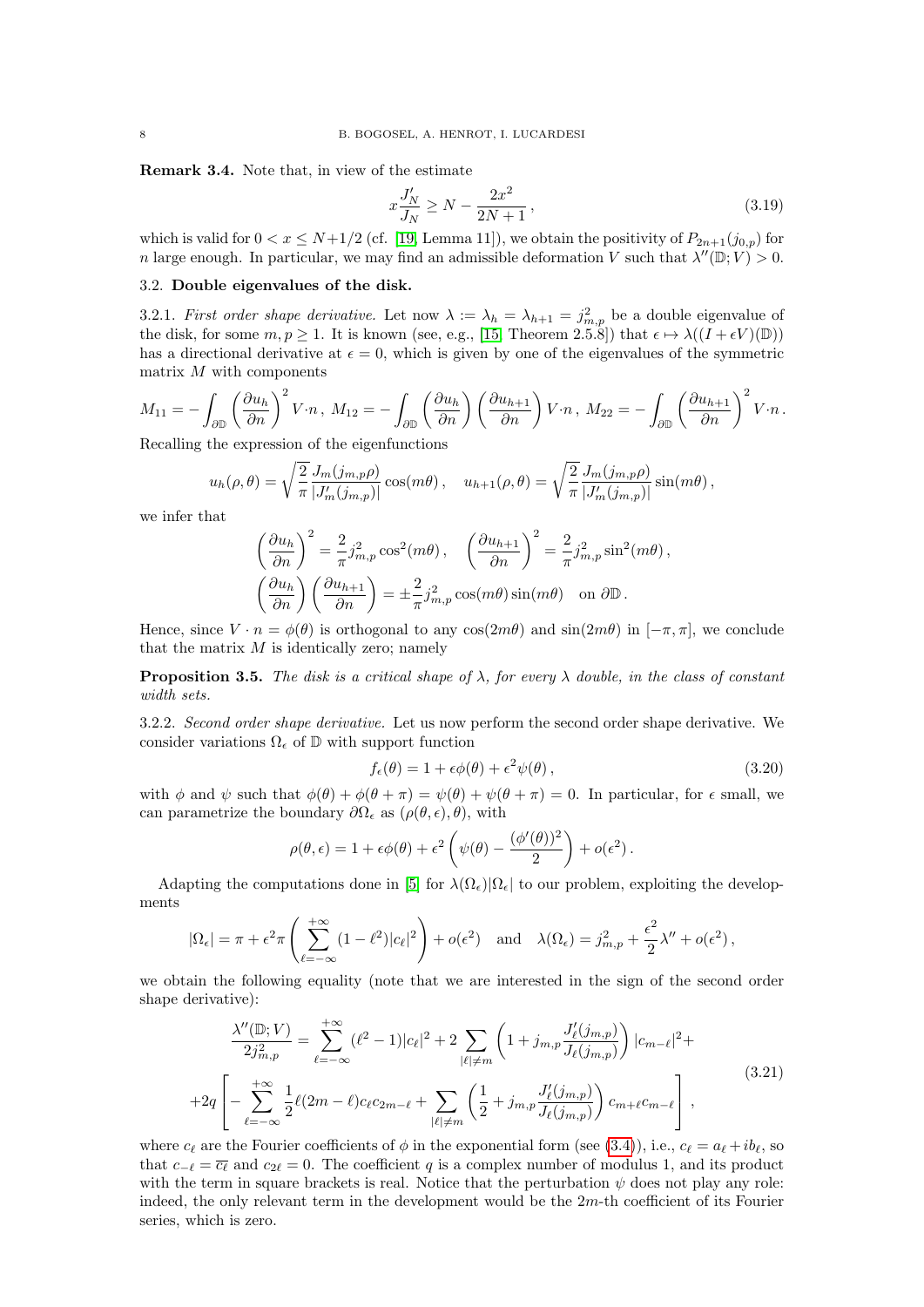<span id="page-8-5"></span>**Remark 3.6.** The coefficient q (which depends on the deformation chosen) acts as a rotation and can always take two values, one opposite to the other. In other words, the second order shape derivative at  $\mathbb D$  in direction V is of the form  $\lambda''(\mathbb D; V) = L_1 \pm |L_2|$ , for some  $L_i \in \mathbb R$ . In particular, for  $\lambda = \lambda_h(\mathbb{D}) = \lambda_{h+1}(\mathbb{D})$ , we have

<span id="page-8-6"></span>
$$
\lambda_{h,h+1}(\Omega_{\epsilon}) = \lambda + \frac{\epsilon^2}{2}(L_1 \pm |L_2|) + o(\epsilon^2).
$$
\n(3.22)

More precisely, since by definition the eigenvalues are ordered, the plus sign is associated to  $\lambda_{h+1}(\Omega_{\epsilon}),$  the minus sign to  $\lambda_h(\Omega_{\epsilon}).$ 

3.2.3. Sign of  $\lambda''$ : the case  $m = 1$ . As a first computation, we consider the case  $m = 1$ . Exploiting the fact that  $c_{2\ell} = 0$  and  $J_{-n} = (-1)^n J_n$ , we get

$$
\sum_{\ell=-\infty}^{+\infty} (\ell^2 - 1)|c_{\ell}|^2 = \sum_{k\geq 0} (8k^2 + 8k)|c_{2k+1}|^2,
$$
\n
$$
\sum_{|\ell|\neq 1} \left(1 + j_{1,p} \frac{J'_{\ell}(j_{1,p})}{J_{\ell}(j_{1,p})}\right) |c_{1-\ell}|^2 = \sum_{k\geq 0} \left(2 + j_{1,p} \left(\frac{J'_{2k}(j_{1,p})}{J_{2k}(j_{1,p})} + \frac{J'_{2k+2}(j_{1,p})}{J_{2k+2}(j_{1,p})}\right)\right) |c_{2k+1}|^2, \quad (3.23)
$$
\n
$$
-\sum_{\ell=-\infty}^{+\infty} \frac{1}{2} \ell(2-\ell)c_{\ell}c_{2-\ell} = -\frac{1}{2}c_1c_1 + \sum_{k\geq 1} (4k^2 - 1)c_{1+2k}c_{1-2k},
$$
\n
$$
\sum_{|\ell|\neq 1} \left(\frac{1}{2} + j_{1,p} \frac{J'_{\ell}(j_{1,p})}{J_{\ell}(j_{1,p})}\right) c_{1+\ell}c_{1-\ell} = \frac{1}{2}c_1c_1 + \sum_{k\geq 1} \left(1 + 2j_{1,p} \frac{J'_{2k}(j_{1,p})}{J_{2k}(j_{1,p})}\right) c_{1+2k}c_{1-2k}.
$$

In particular, we have

<span id="page-8-4"></span>
$$
\frac{\lambda''(\mathbb{D};V)}{2j_{1,p}^2} = \sum_{k\geq 0} P_{1,p}(k)|c_{2k+1}|^2 + 2q \sum_{k\geq 1} Q_{1,p}(k)c_{1+2k}c_{1-2k},\tag{3.24}
$$

where

<span id="page-8-0"></span>
$$
P_{1,p}(k) := 8k^2 + 8k + 4 + 2j_{1,p} \left( \frac{J'_{2k}(j_{1,p})}{J_{2k}(j_{1,p})} + \frac{J'_{2k+2}(j_{1,p})}{J_{2k+2}(j_{1,p})} \right),
$$
\n(3.25)

$$
Q_{1,p}(k) := 4k^2 + 2j_{1,p} \frac{J'_{2k}(j_{1,p})}{J_{2k}(j_{1,p})}.
$$
\n(3.26)

Before stating the result concerning the sign of  $\lambda''$  at  $\mathbb{D}$ , two technical lemmas are in order.

<span id="page-8-2"></span>Lemma 3.7. Let  $x > 0$ ,  $N \in \mathbb{N}$ . Then

<span id="page-8-1"></span>
$$
\frac{J'_{N+2}(x)}{J_{N+2}(y)} - \frac{J'_{N}(x)}{J_{N}(x)} = \frac{2(N+1)}{x} \left[ \frac{J_{N+1}^2(x)}{J_{N+2}(x)J_{N}(x)} - 1 \right].
$$

Proof. The statement readily follows from  $(3.15)$ ,  $(3.17)$ , and  $(3.18)$ , indeed we have

$$
\frac{J'_{N+2}(x)}{J_{N+2}(y)} - \frac{J'_{N}(x)}{J_{N}(x)} = -\frac{2(N+1)}{x} + J_{N+1}(x) \left[ \frac{1}{J_{N+2}(x)} + \frac{1}{J_{N}(x)} \right]
$$
  
= 
$$
-\frac{2(N+1)}{x} + \frac{J_{N+1}(x)}{J_{N+2}(x)J_{N}(x)} [J_{N+2}(x) + J_{N}(x)]
$$
  
= 
$$
-\frac{2(N+1)}{x} + \frac{2(N+1)J_{N+1}^{2}(x)}{xJ_{N+2}(x)J_{N}(x)}.
$$

<span id="page-8-3"></span>**Lemma 3.8.** Let  $P_{1,p}(k)$  and  $Q_{1,p}(k)$  be defined in [\(3.25\)](#page-8-0) and [\(3.26\)](#page-8-1), respectively, with  $p \ge 1$ and  $k \geq 0$  integers. Then the following facts hold:

- i) for  $p = 1$  we have  $P_{1,1}(0) = Q_{1,1}(0) = Q_{1,1}(1) = 0$  and  $P_{1,1}(k), Q_{1,1}(k+1) > 0$  for every  $k \geq 1$ ;
- ii) for every  $p \ge 1$  and  $k \ge 0$  we have  $P_{1,p}(k) = Q_{1,p}(k) + Q_{1,p}(k+1);$
- iii) for  $p \ge 2$  we have  $P_{1,p}(1) < 0$ .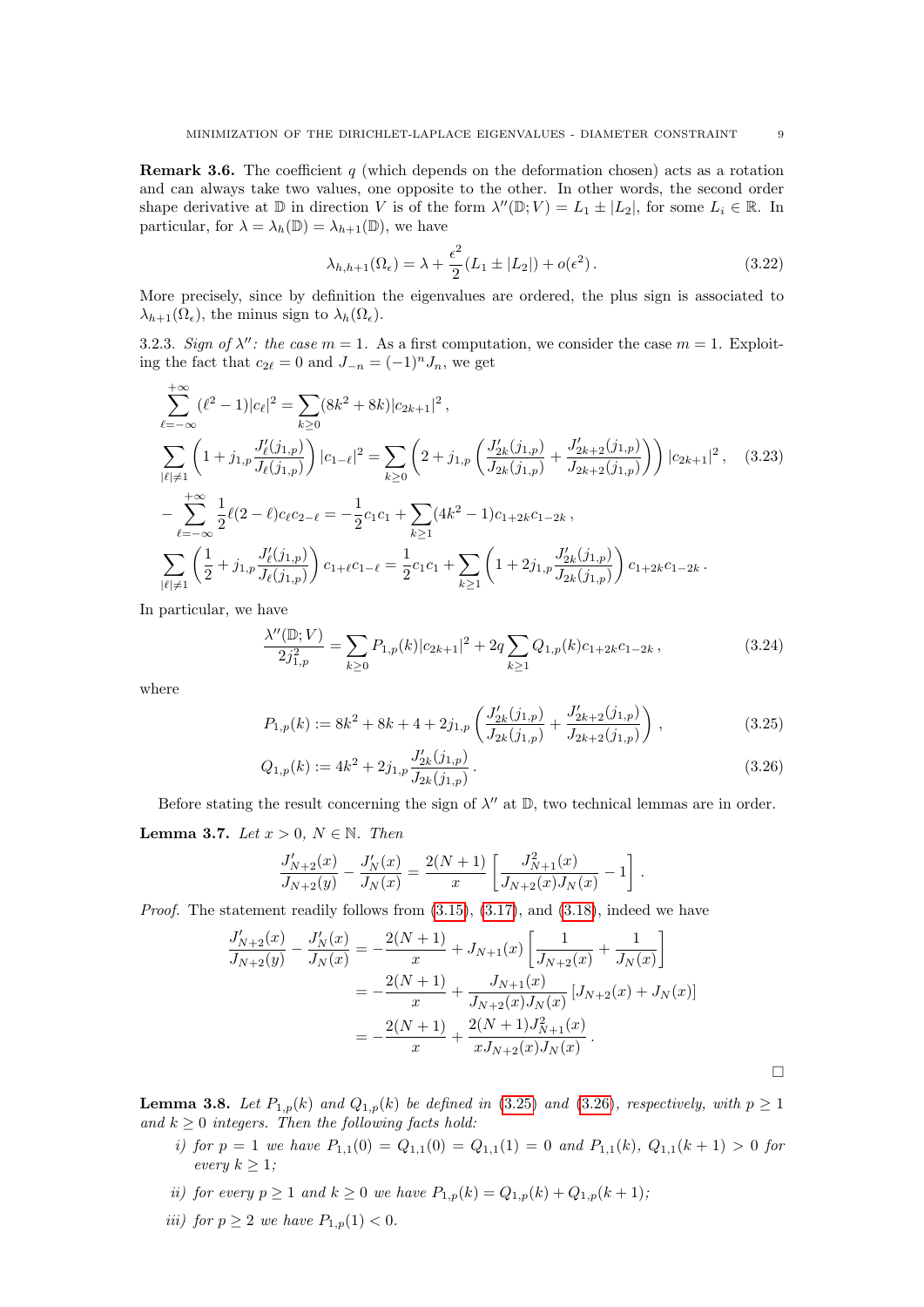Proof. Item (ii) follows by direct computation.

Exploiting the properties [\(3.17\)](#page-6-4) and [\(3.18\)](#page-6-5) of the Bessel functions, we get

<span id="page-9-0"></span>
$$
J_0'(j_{1,p}) = 0, \quad J_2'(j_{1,p}) = -\frac{2}{j_{1,p}} J_2(j_{1,p}), \tag{3.27}
$$

which imply that  $P_{1,1}(0) = Q_{1,1}(0) = Q_{1,1}(1) = 0$ . To conclude the proof of item (i), thanks to (ii), we show that  $Q_{1,1}(k)$  is a non decreasing function in k: for every  $k \geq 1$ , we have

$$
Q_{1,1}(k+1) - Q_{1,1}(k) = 4 + 8k + 2j_{1,1} \left[ \frac{J'_{2k+2}(j_{1,1})}{J_{2k+2}(j_{1,1})} - \frac{J'_{2k}(j_{1,1})}{J_{2k}(j_{1,1})} \right]
$$
  
=  $4(2k+1) \frac{J_{2k+1}^2(j_{1,1})}{J_{2k+2}(j_{1,1}) J_{2k}(j_{1,1})} > 0$ ,

where in the last equality we have used Lemma [3.7](#page-8-2) with  $x = j_{1,1}$  and  $N = 2k$ ; while in the last inequality we have used the fact that, for  $N \geq 2$ , all the Bessel functions  $J_N$  are positive till their first zero  $j_{N,1}$ , which is greater than  $j_{1,1}$ .

Let now  $p \ge 2$ . Again in view of the properties of the Bessel functions recalled in  $(3.15)-(3.18)$  $(3.15)-(3.18)$  $(3.15)-(3.18)$ , we get

$$
J_3(j_{1,p}) = \frac{4}{j_{1,p}} J_2(j_{1,p}), \quad J_4(j_{1,p}) = \frac{24 - j_{1,p}^2}{j_{1,p}^2} J_2(j_{1,p}), \quad J_4'(j_{1,p}) = \frac{8(j_{1,p}^2 - 12)}{j_{1,p}^3} J_2(j_{1,p}).
$$

These equalities, combined with [\(3.27\)](#page-9-0), give

$$
P_{1,p}(1) = 20 + 2j_{1,p} \left( \frac{J_2'(j_{1,p})}{J_2(j_{1,p})} + \frac{J_4'(j_{1,p})}{J_4(j_{1,p})} \right) = 16 \left[ 1 + \frac{j_{1,p}^2 - 12}{24 - j_{1,p}^2} \right] = \frac{192}{24 - j_{1,p}^2} \,. \tag{3.28}
$$

Since  $j_{1,p}^2 > 24$  for every  $p \ge 2$ , the proof of (iii) is achieved.

Exploiting these properties on the coefficients  $P_{1,p}$  and  $Q_{1,p}$ , we conclude the following

**Theorem 3.9.** Let  $\lambda$  be a double eigenvalue of the disk of the form  $\lambda = j_{1,p}^2$  for some  $p \ge 1$ . If  $\lambda = \lambda_2 = \lambda_3$ , then the D is a weak local minimizer in the class of constant width sets. In all the other cases, the disk is not a weak local minimizer.

*Proof.* Let  $\lambda = \lambda_2 = \lambda_3 = j_{1,1}^2$ . In view of Lemma [3.8-](#page-8-3)(ii), the coefficients  $Q_{1,1}(k)$  are non negative, thus, by the Young inequality, we have

$$
\left| 2q_1 \sum_{k\geq 1} Q_{1,1}(k)c_{1+2k}c_{1-2k} \right| \leq \sum_{k\geq 1} Q_{1,1}(k)|c_{1+2k}|^2 + \sum_{k\geq 1} Q_{1,1}(k)|c_{1-2k}|^2
$$
  
= 
$$
\sum_{k\geq 1} Q_{1,1}(k)|c_{1+2k}|^2 + \sum_{k\geq 0} Q_{1,1}(k+1)|c_{2k+1}|^2
$$
  
= 
$$
\sum_{k\geq 0} (Q_{1,1}(k) + Q_{1,1}(k+1))|c_{2k+1}|^2.
$$

Therefore

$$
\frac{\lambda''(\mathbb{D};V)}{2j_{1,p}^2} \ge \sum_{k\ge 0} \Big( P_{1,1}(k) - Q_{1,1}(k) - Q_{1,1}(k+1) \Big) |c_{2k+1}|^2 = 0,
$$

indeed  $Q_{1,1}(k) + Q_{1,1}(k+1) = P_{1,1}(k)$  by Lemma [3.8-](#page-8-3)(i).

In all the other cases, namely when  $\lambda = j_{1,p}^2$  for some  $p \geq 2$ , the deformation V associated to  $c_3 = 1$  and  $c_i = 0$  for every  $i \neq 3$ , gives a negative second order shape derivative at  $\mathbb{D}$ : indeed, in view of [\(3.24\)](#page-8-4), we get

$$
\frac{\lambda''(\mathbb{D};V)}{2j_{1,p}^2} = P_{1,p}(1) \,,
$$

which, by Lemma [3.8-](#page-8-3)(iii) is negative for every  $p \geq 2$ .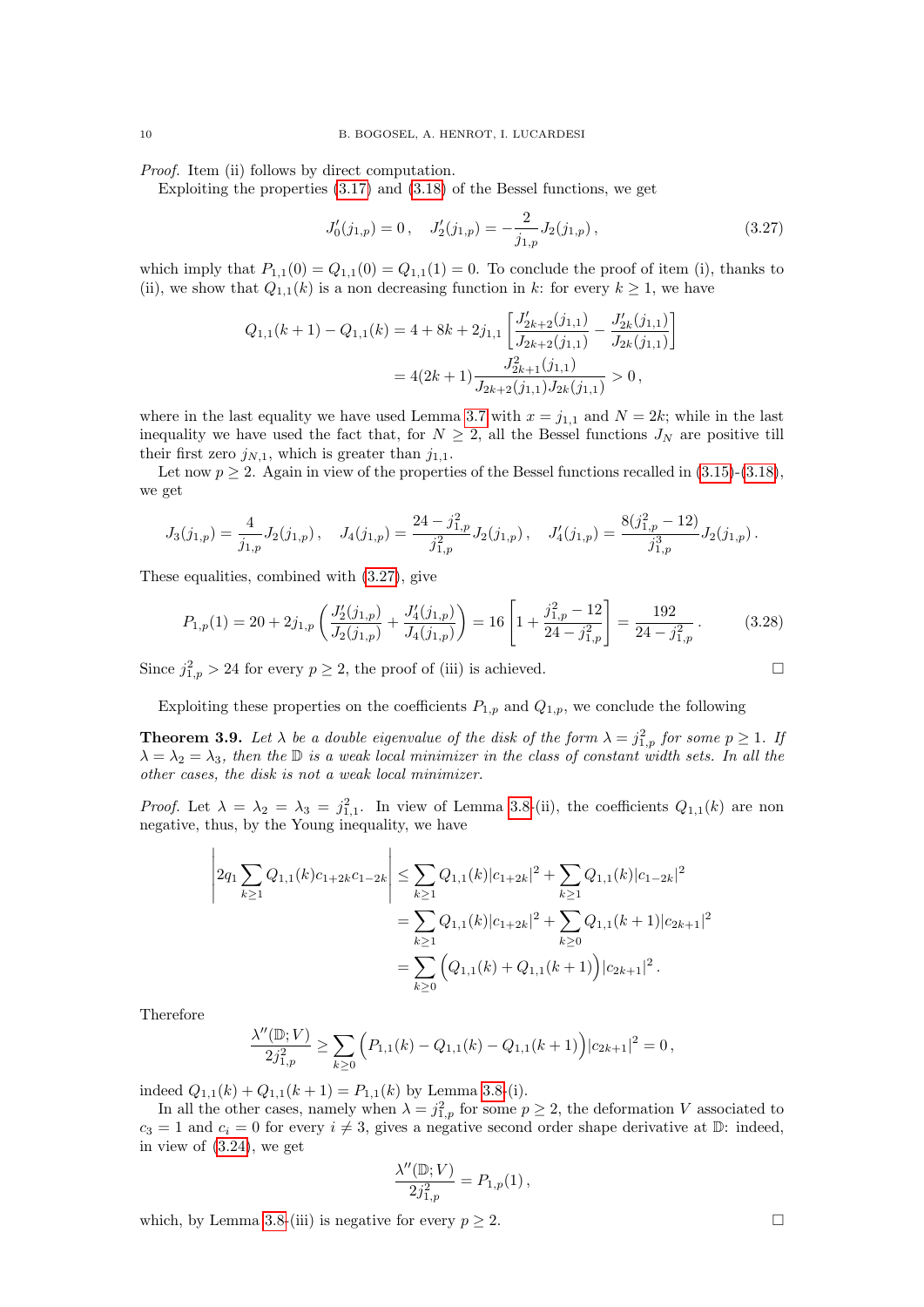3.2.4. Sign of  $\lambda''$ : the case  $m \geq 2$ . In this subsection, m will always be a natural number greater than or equal to 2.

Similarly as above, we may write

<span id="page-10-2"></span><span id="page-10-1"></span><span id="page-10-0"></span>
$$
\frac{\lambda''(\mathbb{D};V)}{2j_{m,p}^2} = \sum_{k\geq 0} P_{m,p}(k)|c_{2k+1}|^2 + q \sum_{\ell=-\infty}^{+\infty} R_{m,p}(\ell)c_{m-\ell}c_{m+\ell},\tag{3.29}
$$

where

$$
P_{m,p}(k) := 8k^2 + 8k + 4 + 2j_{m,p} \left( \frac{J'_{2k+1+m}(j_{m,p})}{J_{2k+1+m}(j_{m,p})} + \frac{J'_{2k+1-m}(j_{m,p})}{J_{2k+1-m}(j_{m,p})} \right),
$$
(3.30)

$$
R_{m,p}(\ell) := \ell^2 - m^2 + 1 + 2j_{m,p} \frac{J'_{\ell}(j_{m,p})}{J_{\ell}(j_{m,p})} \quad \text{for } \ell \neq \pm m \,.
$$
 (3.31)

By the Young inequality, the second term in the right-hand side of [\(3.29\)](#page-10-0) can be bounded as follows:

$$
q \sum_{\ell=-\infty}^{+\infty} R_{m,p}(\ell) c_{m-\ell} c_{m+\ell} \ge -\frac{1}{2} \sum_{\ell=-\infty}^{+\infty} |R_{m,p}(\ell)| |c_{m-\ell}|^2 - \frac{1}{2} \sum_{\ell=-\infty}^{+\infty} |R_{m,p}(\ell)| |c_{m+\ell}|^2
$$
  
= 
$$
-\sum_{k\ge 0} (|R_{m,p}(2k+1+m)| + |R_{m,p}(2k+1-m)|) |c_{2k+1}|^2.
$$
 (3.32)

<span id="page-10-6"></span>Remark 3.10. We point out that in the second term of the right-hand side of [\(3.29\)](#page-10-0) the sole non mixed term is  $c_m c_m$ , which corresponds to  $\ell = 0$ . Therefore, if there was  $\overline{k} \neq (m-1)/2$  such that  $P_{m,p}(\overline{k}) < 0$ , then we would find a width preserving deformation V for which  $\lambda''(\mathbb{D}; V) < 0$ . On the other hand, if  $P_{m,p}$  and  $R_{m,p}$  were always non negative, then the second order shape derivative along any width preserving direction, computed at the disk, would be non negative, since

<span id="page-10-5"></span><span id="page-10-4"></span>
$$
R_{m,p}(2k+1+m) + R_{m,p}(2k+1-m) = P_{m,p}(k).
$$
\n(3.33)

Unfortunately, in general none of these two conditions is satisfied, and the study of the sign of  $\lambda''$  deserves a more precise investigation, which is object of Theorem [3.13.](#page-12-0) Before stating the result, we give two technical lemmas.

## <span id="page-10-3"></span>**Lemma 3.11.** For every integer  $m \geq 2$  set

$$
\alpha_m := 2 \frac{(m^2 - 4)(m^2 - 1)}{2m^2 + 1}, \quad \beta_m := 4(m - 2)(m - 1), \quad \gamma_m := 4(m + 2)(m + 1). \tag{3.34}
$$

The coefficients  $P_{m,p}$  and  $R_{m,p}$  defined in [\(3.30\)](#page-10-1) and [\(3.31\)](#page-10-2), respectively, satisfy

- i) for every  $m \geq 2$ ,  $P_{m,p}(1) < 0$  if and only if  $j_{m,p}^2 < \beta_m$  or  $j_{m,p}^2 > \gamma_m$ ;
- ii) for every  $m \ge 9$ ,  $P_{m,p}(2) < 0$  when  $\beta_m < j_{m,p}^2 < \gamma_m$ ;
- iii) for  $m = 7$  and  $p = 1$ ,  $P_{7,1}(k) \ge 0$  for every  $k \ge 0$ ;

iv) for  $m = 7$  and  $p = 2$ ,  $R_{7,2}(0) < 0$  and  $R_{7,2}(2k) \ge 0$  for every  $k \ge 1$ .

*Proof.* Throughout the proof, for brevity we will adopt the notation  $y := j_{m,p}$ .

Taking  $k = 1$  in [\(3.30\)](#page-10-1) we obtain

$$
P_{m,p}(1) = 2 \left[ 10 + y \left( \frac{J'_{3+m}(y)}{J_{3+m}(y)} + \frac{J'_{m-3}(y)}{J_{m-3}(y)} \right) \right].
$$

In view of the properties of the Bessel functions [\(3.15\)](#page-6-2)-[\(3.18\)](#page-6-5), we get

$$
J_{m+2}(y) = \frac{2(m+1)}{y} J_{m+1}, \quad J_{m-2}(y) = \frac{2(m-1)}{y} J_{m-1}(y),
$$
  
\n
$$
J_{m+3}(y) = \left(\frac{4(m+2)(m+1)}{y^2} - 1\right) J_{m+1}(y), \quad J_{m-3}(y) = \left(\frac{4(m-2)(m-1)}{y^2} - 1\right) J_{m-1}(y),
$$
  
\n
$$
yJ'_{m+3}(y) = -(m+3)J_{m+3}(y) + yJ_{m+2}(y), \quad yJ'_{m-3}(y) = y(m-3)J_{m-3}(y) - yJ_{m-2}(y),
$$
  
\nso that

$$
y\frac{J'_{m+3}}{J_{m+3}}(y) = -(m+3) + 2(m+1)\left(\frac{4(m+2)(m+1)}{y^2} - 1\right)^{-1},
$$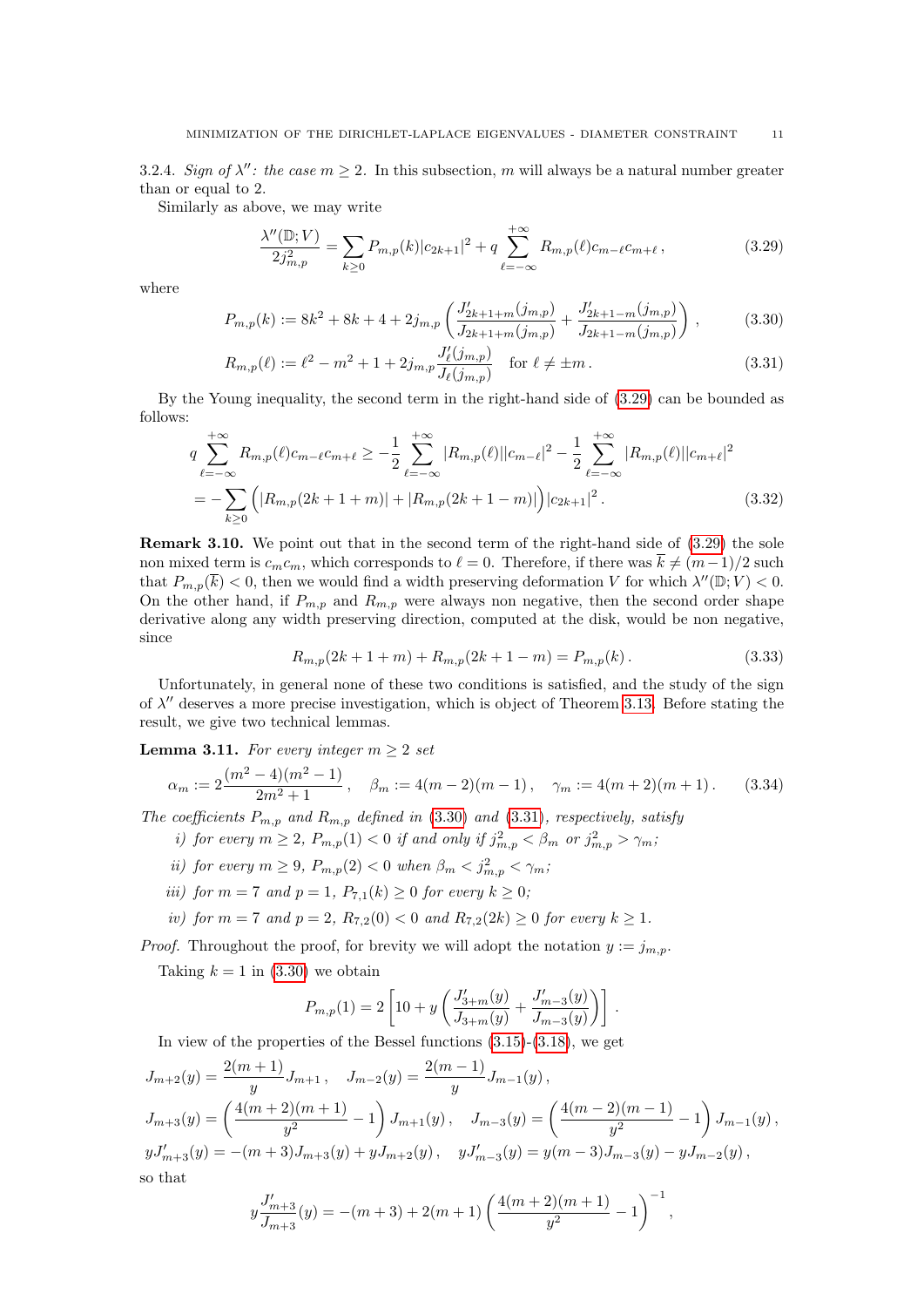$$
y\frac{J'_{m-3}}{J_{m-3}}(y) = (m-3) - 2(m-1)\left(\frac{4(m-2)(m-1)}{y^2} - 1\right)^{-1}.
$$

Thus

$$
P_{m,p}(1) = 64 \frac{2(m^2 - 4)(m^2 - 1) - y^2(2m^2 + 1)}{[4(m+2)(m+1) - y^2][4(m-2)(m-1) - y^2]}
$$

This expression allows us to easily obtain the characterization (i):  $P_{m,p}(1) \geq 0$  if and only if

$$
0 < j_{m,p}^2 \le 2\frac{(m^2 - 4)(m^2 - 1)}{2m^2 + 1} \quad \text{or} \quad 4(m-2)(m-1) < j_{m,p}^2 < 4(m+2)(m+1) \, .
$$

As already done at the beginning of the proof, iterating the procedure twice more, we may express  $J_{m+5}(y)$  and  $J'_{m+5}(y)$  in terms of  $J_{m+1}(y)$ , and  $J_{m-5}(y)$  and  $J'_{m-5}(y)$  in terms of  $J_{m-1}(y)$ , to get

<span id="page-11-0"></span>
$$
y\left(\frac{J'_{5+m}(y)}{J_{5+m}(y)} + \frac{J'_{m-5}(y)}{J_{m-5}(y)}\right) = -20 + 8y^2 \left[\frac{N_1(y^2)}{D_1(y^2)} - \frac{N_2(y^2)}{D_2(y^2)}\right],
$$
\n(3.35)

.

where  $N_i$  and  $D_i$  are the following polynomials:

$$
N_1(y^2) = -y^2(m+2) + 2(m+3)(m+2)(m+1),
$$
  
\n
$$
N_2(y^2) = -y^2(m-2) + 2(m-3)(m-2)(m-1),
$$
  
\n
$$
D_1(y^2) = y^4 - 12(m+3)(m+2)y^2 + 16(m+4)(m+3)(m+2)(m+1),
$$
  
\n
$$
D_2(y^2) = y^4 - 12(m-3)(m-2)y^2 + 16(m-4)(m-3)(m-2)(m-1).
$$

Inserting  $(3.35)$  in  $(3.30)$  for  $k = 2$ , we get

$$
P_{m,p}(2) = 8\left[4 + y^2 \left(\frac{N_1(y^2)}{D_1(y^2)} - \frac{N_2(y^2)}{D_2(y^2)}\right)\right] = 8 \frac{F(y^2)}{D_1(y^2)D_2(y^2)},
$$
\n(3.36)

with

$$
F(y^2) := - (144m^2 + 264)y^6 + (912m^4 - 3024m^2 + 20544)y^4 +
$$
  
- (1792m<sup>6</sup> – 17408m<sup>4</sup> – 12032m<sup>2</sup> + 211968)y<sup>2</sup> +  
+ 1024m<sup>8</sup> – 30720m<sup>6</sup> + 279552m<sup>4</sup> – 839680m<sup>2</sup> + 589824.

Our goal is to give a sufficient condition on m for the negativity of  $P_{m,p}(2)$ . First, we notice that both  $D_1$  and  $D_2$  define parabolas with vertical axis, oriented upward. Therefore,  $D_i$  are negative in  $(\beta_m, \gamma_m)$  if and only if  $D_i(\beta_m)$  and  $D_i(\gamma_m)$  are negative. A direct computation allows to conclude that this is true for  $m$  greater than or equal to 9. Finally, it is easy to show that, for  $m \geq 9$ , F and F' are negative at  $\beta_m$  and  $\gamma_m$ , moreover the derivative F' has no critical point inside  $(\beta_m, \gamma_m)$ . Therefore F is negative in the whole interval  $(\beta_m, \gamma_m)$ . This concludes the proof of (ii).

Let now  $m = 7$  and  $p = 1$ . It is easy to prove (e.g., by hand or numerically) that  $P_{7,1}(k)$  is non negative for small values of  $k$ , say for  $k$  between 0 and 10. For larger values of  $k$ , we show that  $k \mapsto P_{7,1}(k)$  is increasing: indeed, by combining the definition [\(3.31\)](#page-10-2) and Lemma [3.7,](#page-8-2) we infer that the difference between two subsequent terms reads

<span id="page-11-1"></span>
$$
P_{7,1}(k+1) - P_{7,1}(k) = 16k + 16 + 2y \left[ \frac{J'_{2k+10}(y)}{J_{2k+10}(y)} - \frac{J'_{2k-6}(y)}{J_{2k+6}(y)} \right]
$$
  
= 
$$
4 \left[ \frac{(2k+9)J^2_{2k+9}(y)}{J_{2k+10}(y)J_{2k+8}(y)} + \frac{(2k-5)J^2_{2k-5}(y)}{J_{2k-4}(y)J_{2k-6}(y)} \right].
$$
 (3.37)

We recall that every Bessel function  $J_h$  is positive on  $(0, j_{h,1})$  and the sequence of first zeros  ${j_{h,1}}_{h\in\mathbb{N}}$  is increasing. In particular,  $J_h(j_{7,1}) > 0$  whenever  $h > 7$ , so that [\(3.37\)](#page-11-1) is positive. This concludes the proof of (iii).

Finally, let  $m = 7$  and  $p = 2$ . As for (iii), by direct computation, it is easy to show that  $R_{7,2}(0) < 0$  and  $R_{7,2}(2k) \geq 0$  for k between 1 and 6. For the subsequent terms, we show that  $k \mapsto R_{7,2}(2k)$  is increasing: by applying Lemma [3.7](#page-8-2) with  $N = 2k$ , we get

$$
R_{7,2}(2(k+1))-R_{7,2}(2k)=8k+4+2y\left[\frac{J'_{2k+2}(y)}{J_{2k+2}(y)}-\frac{J'_{2k}(y)}{J_{2k}(y)}\right]=\frac{J^2_{2k+1}(y)}{J_{2k+2}(y)J_{2k(y)}}>0\,,
$$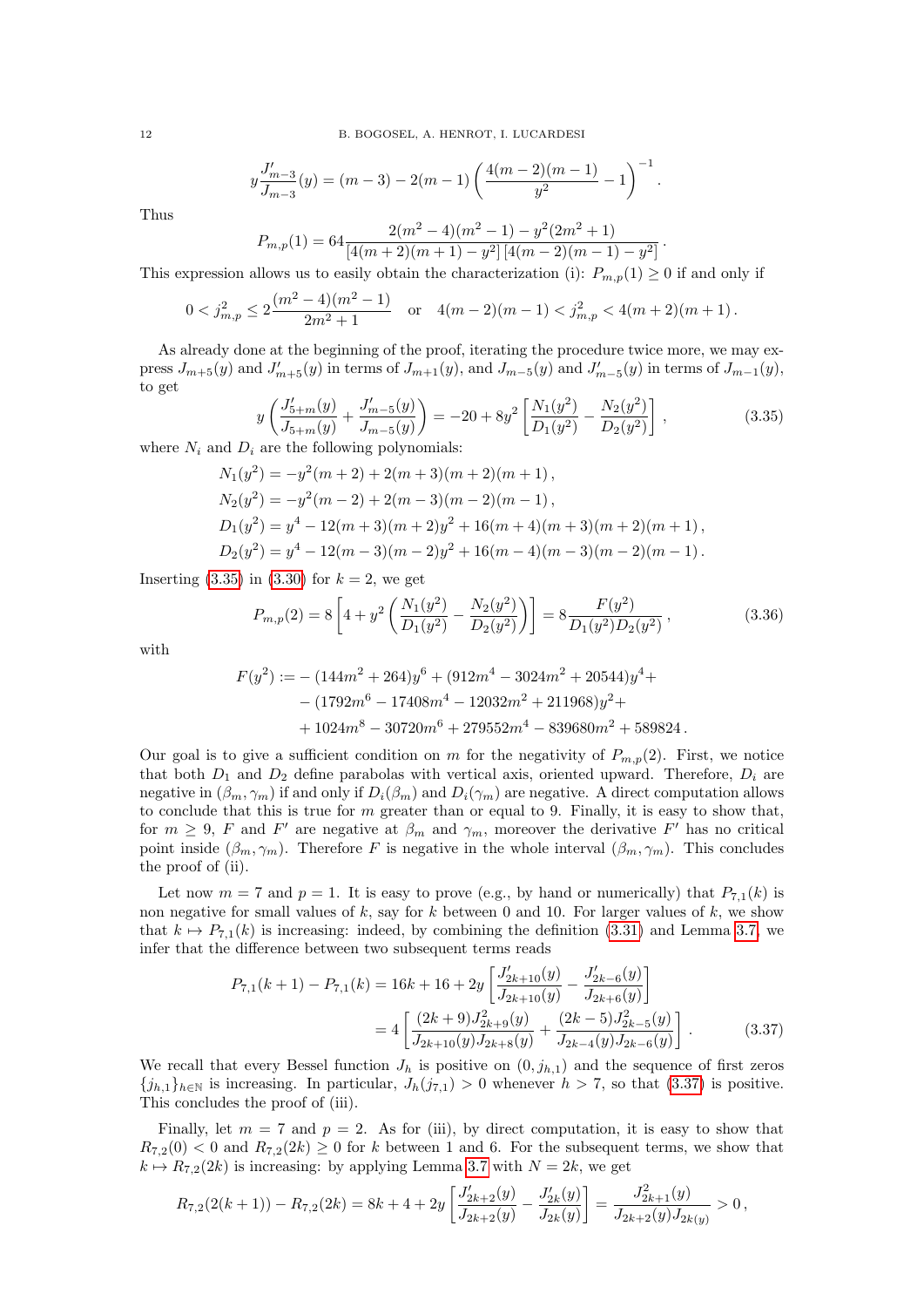for every  $k \geq 6$ . As for [\(3.37\)](#page-11-1), the last inequality follows by the fact that  $J_h > 0$  in  $(0, j_{h,1})$  for every  $h \in \mathbb{N}$ , and  $j_{h,1} > j_{7,2}$  for every  $h \ge 11$ . This concludes the proof of (iv).

<span id="page-12-2"></span>**Lemma 3.12.** Let  $m = 7$  and  $p = 1$  or 2. Then

- i) there exists a deformation V such that the right-hand side of  $(3.29)$  is negative for suitable choice of q;
- ii) for every V there exists a choice of  $q$  that makes the right-hand side of  $(3.29)$  non negative.

*Proof.* In the following, when no ambiguity may arise, we shall omit the subscript  $m, p$ .

Let us prove (i). For  $p = 1$ , we take  $q = 1$ , and  $c_i \in \mathbb{R}$  for every  $i, c_i = 0 \,\forall i \neq \pm 5, \pm 9$ . Then the right-hand side of [\(3.29\)](#page-10-0) reads  $P(2)|c_5|^2 + P(4)|c_9|^2 + 2c_5c_9$  or equivalently, using a matrix formulation,

$$
\left(\begin{array}{cc} P(2) & R(2) \\ R(2) & P(4) \end{array}\right) \left(\begin{array}{c} c_5 \\ c_9 \end{array}\right) \cdot (c_5, c_9).
$$

Since the determinant of the above  $2 \times 2$  matrix is negative, it is enough to take as  $(c_5, c_9)$  and eigenvector corresponding to the negative eigenvalue to conclude the proof.

For  $p = 2$  it is enough to take  $q = 1$ ,  $c_i = 0$  for every  $i \neq 3$ , and  $c_3 = 1$ : in this case the right-hand side of  $(3.29)$  equals  $P(3) + R(0)$  which is negative.

Let us now prove (ii). First, we notice that for every deformation, there exist only two values of  $q \in \mathbb{C}$ ,  $|q| = 1$  that ensure that the right-hand side of [\(3.29\)](#page-10-0) is a real number, and they are one opposite to the other, say  $q = \pm q^*$ . Let  $p = 1$ . Arguing by contradiction, it is easy to see that the expressions corresponding to  $q^*$  and  $-q^*$  cannot be negative simultaneously: indeed, by adding them we would get that  $\sum_{k\geq 0} P(k)|c_{2k+1}|^2$  is negative too, which is absurd, since all the  $P_{7,1}(k)$ s are non negative (see Lemma [3.11-](#page-10-3)(iii)).

For  $p = 2$  we cannot use the same trick, since  $P_{7,2}(3) < 0$ . Given a deformation, we consider the complex unit number q such that the right-hand side of  $(3.29)$  reads

<span id="page-12-1"></span>
$$
\sum_{k\geq 0} P(k)|c_{2k+1}|^{2} + \left|\sum_{\ell=-\infty}^{+\infty} R(\ell)c_{m-\ell}c_{m+\ell}\right|.
$$
\n(3.38)

Using the easy bound  $|x + y| \ge |x| - |y|$  and the Young inequality (cf. [\(3.32\)](#page-10-4)), we get

$$
\left| \sum_{\ell=-\infty}^{+\infty} R(\ell) c_{m-\ell} c_{m+\ell} \right| \geq |R(0)||c_7|^2 - \left| \sum_{\ell \neq 0} R(\ell) c_{m-\ell} c_{m+\ell} \right|
$$
  
 
$$
\geq (|R(0)| - |R(14)|) |c_7|^2 - \sum_{k \geq 0, k \neq 3} \left( |R(2k+1+m)| + |R(2k+1-m)| \right) |c_{2k+1}|^2.
$$

Since all the  $R(\ell)$  are non negative except from  $R(0)$  (see Lemma [3.11-](#page-10-3)(iv)), we infer that expression [\(3.38\)](#page-12-1) can be bounded from below by

$$
\sum_{k\geq 0} (P(k) - R(2k+1+m) - R(2k+1-m)) |c_{2k+1}|^2 = 0,
$$

where the last equality follows from  $(3.33)$ . This concludes the proof.

We are now in a position to state the following

<span id="page-12-0"></span>**Theorem 3.13.** Let  $\lambda$  be a double eigenvalue of the disk of the form  $\lambda = j_{m,p}^2$  for some  $m \geq 2$ ,  $p \geq 1$ . If

$$
\lambda = \lambda_4 = \lambda_5
$$
,  $\lambda_7 = \lambda_8$ ,  $\lambda_{11} = \lambda_{12}$ ,  $\lambda_{16} = \lambda_{17}$ ,  $\lambda_{27}$ ,  $\lambda_{33} = \lambda_{34}$ ,  $\lambda_{41} = \lambda_{42}$ ,  $\lambda_{50}$ ,

then  $\mathbb D$  is a weak local minimizer in the class of constant width sets. In all the other cases, the disk in not a weak local minimizer.

Proof. The proof is divided into several steps, in which we distinguish the following groups of pairs  $(m, p)$ :

Case 1.  $(2, 1), (3, 1), (4, 1), (5, 1), (5, 2), (6, 2);$ *Case 2.* (2, p), (4, p) for  $p \ge 2$  and (5, p), (6, p), (7, p) for  $p \ge 3$ ; Case 3. (3, p) for  $p \geq 2$ ; Case  $4. (6, 1);$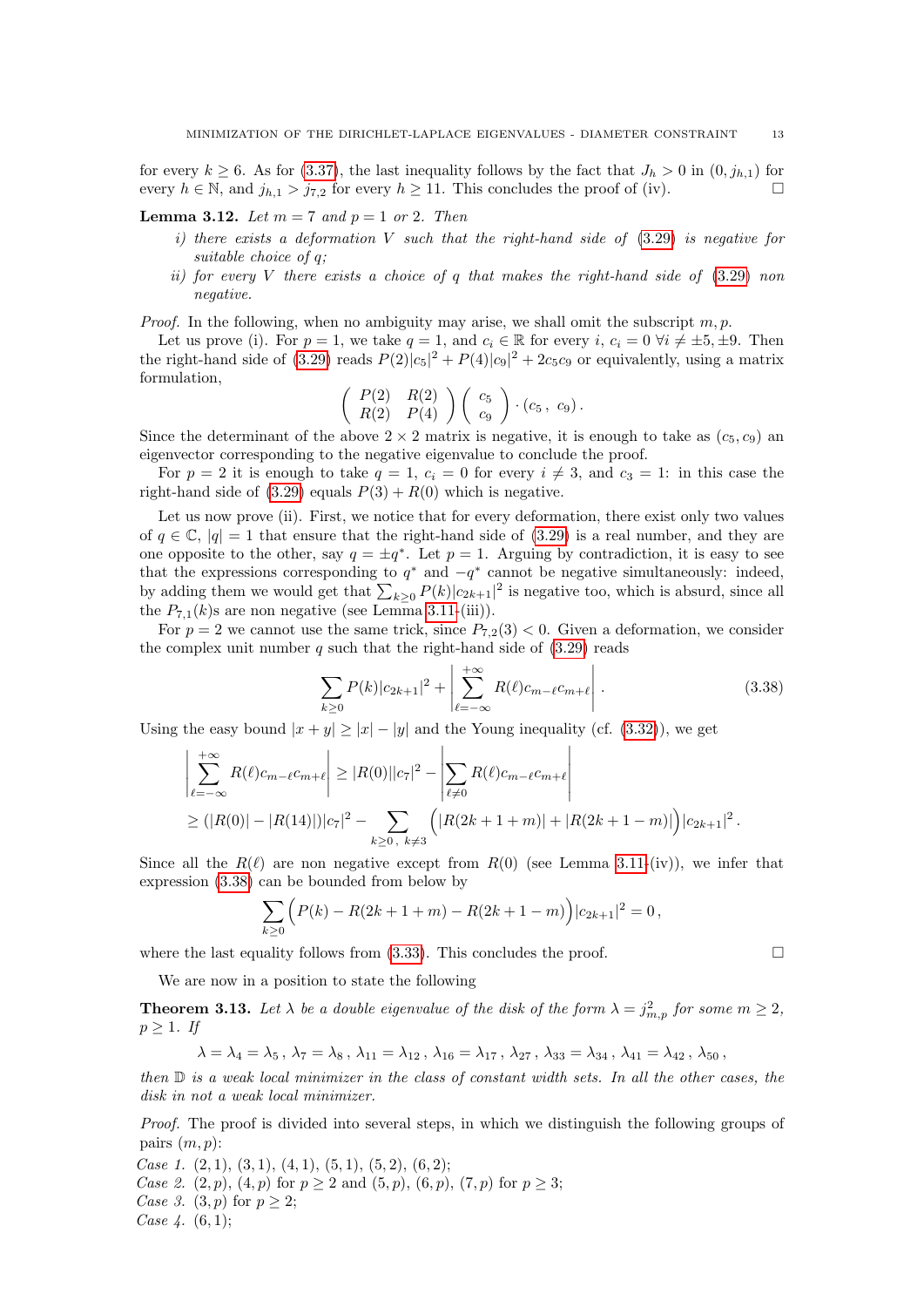Case 5.  $(8, p)$  for  $p \geq 1$ ; Case 6.  $(m, p)$  for  $m \geq 9$  and  $p \geq 1$ ; Case 7.  $(7, 1), (7, 2)$ .

Note that the family of eigenvalues  $\{\lambda_4 = \lambda_5, \lambda_7 = \lambda_8, \lambda_{11} = \lambda_{12}, \lambda_{16} = \lambda_{17}, \lambda_{33} = \lambda_{34}, \lambda_{41} = \lambda_{16}$  $\lambda_{42}$  corresponds to the pairs listed in Case 1, while  $\lambda_{26} = \lambda_{27}$  and  $\lambda_{49} = \lambda_{50}$  correspond to the pairs of Case 7 (cf. Table [2\)](#page-4-1). Therefore, in Case 1 we will show the weak local minimality of the disk, in Cases 2 to 6, the non weak local minimality of the disk, and in Case 7 we will discuss the different behavior at D of the associated double eigenvalues.

Case 1. As already pointed out in Remark [3.10,](#page-10-6) if we prove that  $R_{m,p}(2k+1 \pm m)$  are non negative for every k, we readily obtain the weak local minimality of  $\mathbb D$  for such  $\lambda$ . A numerical computation shows that  $R_{m,p}(2k+1\pm m) \geq 0$  for every  $k = 1, ..., 10$ . For the subsequent terms, a sufficient condition is the positive monotonicity with respect to  $k$ . In order to investigate such property, we compute the difference of two subsequent terms: setting for brevity  $N := 2k+1 \pm m$ , we have

<span id="page-13-0"></span>
$$
R_{m,p}(2(k+1)+1\pm m) - R_{m,p}(2k+1\pm m)
$$
  
= 4(N+1) + 2j<sub>m,p</sub>  $\left[ \frac{J'_{N+2}(j_{m,p})}{J_{N+2}(j_{m,p})} - \frac{J'_{N}(j_{m,p})}{J_{N}(j_{m,p})} \right] = \frac{4(N+1)J_{N+1}^2(j_{m,p})}{J_{N+2}(j_{m,p})J_{N}(j_{m,p})},$  (3.39)

where for the last equality we have used Lemma [3.7.](#page-8-2) For  $k \ge 10$  it is easy to verify that  $J_{N+2}$ and  $J_N$  are both positive in  $j_{m,p}$ , so that the right-hand side of [\(3.39\)](#page-13-0) is positive.

Case 2. A direct computation shows that  $j_{m,p}^2 > \gamma_m$ , therefore Lemma [3.11-](#page-10-3)(i) gives  $P_{m,p}(1) < 0$ . Hence, since  $m \neq 2k + 1$  when  $k = 1$  (cf. Remark [3.10\)](#page-10-6), the deformation corresponding to  $c_3 = 1$ and  $c_i = 0$  for every  $i \neq 3$  gives a negative second order shape derivative at  $\mathbb D$  in direction V.

Case 3. Taking a deformation V such that  $c_3 = 1$  and  $c_i = 0$  for every  $i \neq 3$ , we infer (see Remark [3.6\)](#page-8-5) that the second order shape derivative at  $\mathbb D$  in direction V reads, up to a positive multiplicative constant,  $P_{3,p}(1) \pm R_{3,p}(0)$ . A direct computation gives

$$
P_{3,p}(1) \pm R_{3,p}(0) = \frac{64 [80 - 19j_{3,p}^2 \pm (j_{3,p}^2 - 80)]}{(j_{3,p}^2 - 8)(j_{3,p}^2 - 80)} = \begin{cases} -\frac{64 \cdot 18j_{3,p}^2}{(j_{3,p}^2 - 8)(j_{3,p}^2 - 80)} < 0\\ -\frac{64 \cdot 20}{(j_{3,p}^2 - 80)} < 0 \end{cases}
$$

where the last inequalities follow from the estimate  $j_{3,p}^2 > 80$  for every  $p \geq 2$ .

Case 4. By direct computation, we get  $P_{6,1}(2) < 0$ . Hence, as  $m \neq 2k + 1$  when  $m = 6$  and  $k = 2$  (cf. Remark [3.10\)](#page-10-6), the deformation corresponding to  $c_5 = 1$  and  $c_i = 0$  for every  $i \neq 5$ gives a negative second order shape derivative at  $\mathbb D$  in direction V.

Case 5. Since  $j_{8,1}^2 < 168 = \beta_8$  and  $j_{8,p}^2 > 360 = \gamma_8$  for every  $p \ge 3$ , by Lemma [3.11-](#page-10-3)(i), we get  $P_{8,p}(1) < 0$  for every  $p \neq 2$ . A direct computation shows that  $P_{8,3}(2) < 0$ . Thus, the deformation with coefficients  $c_i = \delta_{i3}$  in case  $p \neq 2$  and  $c_i = \delta_{i5}$  in case  $p = 2$  gives a negative second order derivative at D.

Case 6. Here Lemma [3.11](#page-10-3) gives an exhaustive answer: for every  $p \geq 1$ ,  $P_{9,p}(k) < 0$  either for  $k = 1$  or for  $k = 2$ . Thus, to have a negative second order derivative at the disk, it is enough to chose the deformation corresponding to  $c_i = 1$  if  $i = 2k + 1$  and 0 else.

Case 7. Here  $m = 7$  and  $p = 1$  (resp.  $p = 2$  $p = 2$ ). Recalling Table 2 this corresponds to the second order shape derivative of  $\lambda_{26}$  and  $\lambda_{27}$  (resp.  $\lambda_{49}$  and  $\lambda_{50}$ ). By combining Lemma [3.12](#page-12-2) with formula [\(3.22\)](#page-8-6), we infer that  $\lambda_{27}$  (resp.  $\lambda_{50}$ ) is a weak local minimizer, while  $\lambda_{26}$  (resp.  $\lambda_{49}$ ) is not.

**Remark 3.14.** The positivity of  $\lambda_h''$  is not enough for the optimality of weak local minimizers, and a necessary condition is the coercivity of the second order shape derivative, with respect to the  $H^{1/2}$  norm of the deformation (see [\[11,](#page-17-16) [12\]](#page-17-17)). Establishing the coercivity of  $\lambda_h''$  turns out to be very complicated in general, due to the presence of the complex number  $q$  and of the terms involving Bessel functions (see [\(3.21\)](#page-7-1)). Nevertheless, for some eigenvalues it is straightforward.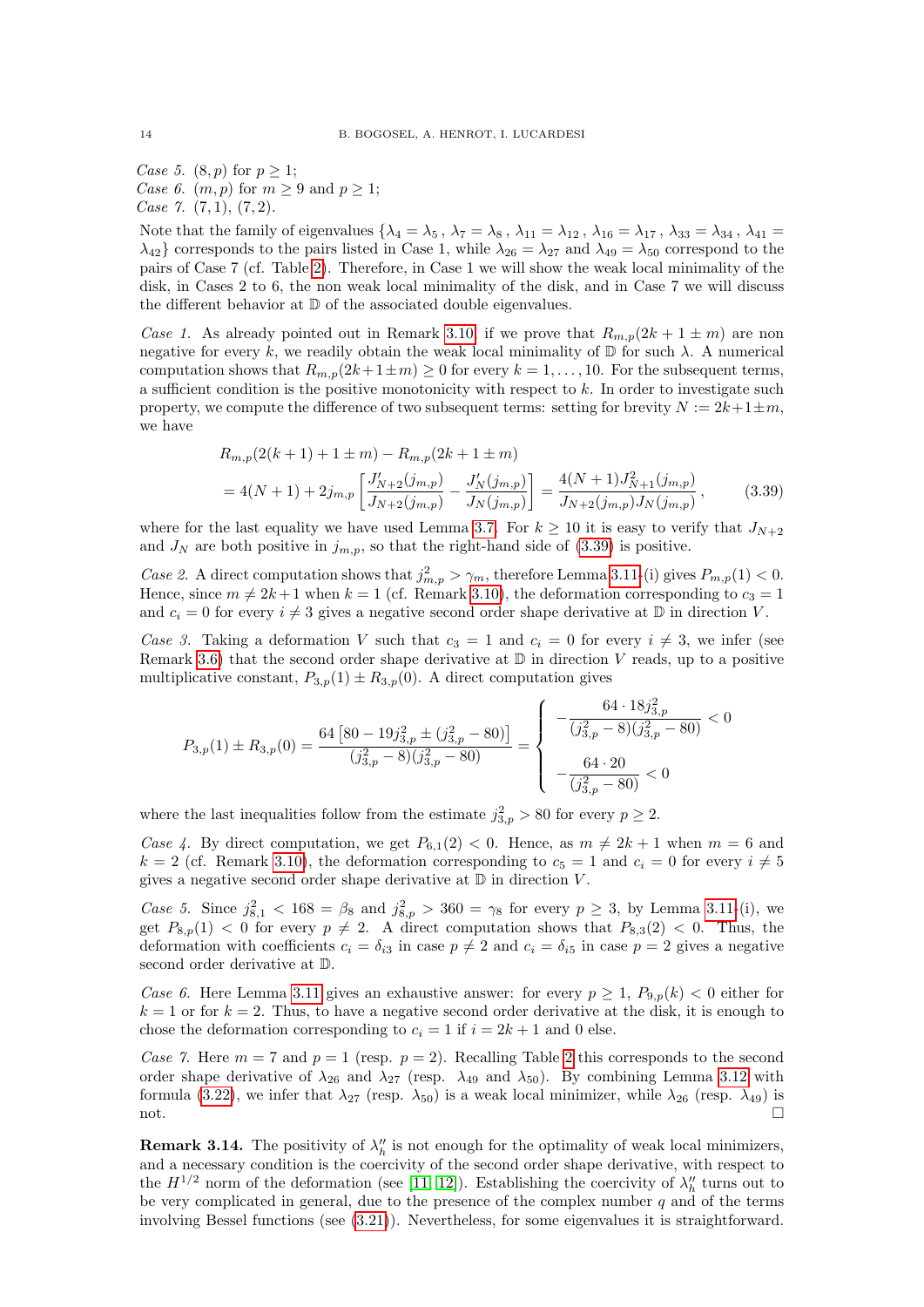Take for example  $\lambda_3$ : according to [\(3.21\)](#page-7-1) and Remark [3.6,](#page-8-5) we infer that the term multiplied by q is non negative, thus

$$
\lambda_3''(\mathbb{D}; V) \ge 2\lambda_3(\mathbb{D}) \left[ \sum_{\ell \in \mathbb{Z}} (\ell^2 - 1) |c_{\ell}|^2 + 2 \sum_{|\ell| \neq 1} \left( 2 + j_{1,1} \frac{J_{\ell}'(j_{1,1})}{J_{\ell}(j_{1,1})} \right) |c_{1-\ell}|^2 \right]
$$
  
=  $2\lambda_3(\mathbb{D}) \left[ \|\phi\|_{H^1}^2 + 2 \sum_{k \ge 1} j_{1,1} \left( \frac{J_{2k+2}'(j_{1,1})}{J_{2k+2}(j_{1,1})} + \frac{J_{2k}'(j_{1,1})}{J_{2k}(j_{1,1})} \right) |c_{2k+1}|^2 \right] \ge 2\lambda_3(\mathbb{D}) \|\phi\|_{H^1(\partial \mathbb{D})}^2.$ 

Namely we have the  $H^1$  coercivity (and hence the  $L^{\infty}$  one) of  $\lambda_3''$  at  $\mathbb{D}$ .

#### 4. Some numerical results

<span id="page-14-0"></span>4.1. Numerical framework and optimization algorithm. We present in this section a numerical algorithm which can search for the shapes  $\Omega$  which minimize  $\lambda_h(\Omega)$  under constant width constraint. In Theorem [3.3](#page-6-0) we prove that the disk is not a weak local minimizer for any of its simple eigenvalues. Moreover, in [3.13](#page-12-0) it is proved that when the eigenvalue of the disk is double, only for a precise finite set of indices  $h \geq 1$  the disk is a weak local minimizer for  $\lambda_h(\Omega)$ . The computations presented below allow us to give further evidence that in these cases the disk is probably a global minimizer. Furthermore, for small enough indices  $h$  it is possible to find shapes of given constant width which have their  $h$ -th eigenvalue smaller than the corresponding h-th eigenvalue for the disk.

The constant width constraint (or the diameter constraint) is difficult to handle numerically in optimization algorithms. One of the issues which appears when dealing with gradient based optimization algorithms is that admissible perturbations of the boundary which preserve the constant width property are not local. We refer to [\[20\]](#page-17-12), [\[4\]](#page-17-18) and [\[24\]](#page-17-19) for methods of dealing with constant width constraint related to convex geometry. In [\[3\]](#page-17-20) the authors describe how to use the support function and its decomposition into Fourier series in order to study numerically optimization problems in the class of two dimensional shapes of constant width. It is this approach which inspired the method described below.

As was already noted in previous sections, if  $f$  is the support function of a convex shape of constant width 2, then  $f''(\theta) + f(\theta) \ge 0$  and  $f(\theta) + f(\theta + \pi) = 2$  for all  $\theta \in [0, 2\pi]$ . Note that when writing the Fourier expansion of  $f$ 

$$
f(\theta) = 1 + \sum_{k=1}^{\infty} (a_k \cos(k\theta) + b_k \sin(k\theta))
$$

the constant width condition simply means that all coefficients with positive and even index must be equal to zero:  $a_{2k} = b_{2k} = 0$ , for  $k \ge 1$ . Even though the constant width condition is simple to express in terms of the coefficients, we still need to impose the convexity condition

<span id="page-14-1"></span>
$$
f''(\theta) + f(\theta) = 1 + \sum_{k=1}^{\infty} \left( a_k (1 - k^2) \cos(k\theta) + b_k (1 - k^2) \sin(k\theta) \right) \ge 0, \ \forall \theta \in [0, 2\pi]. \tag{4.1}
$$

In [\[3\]](#page-17-20) the authors provide an analytic characterization for the Fourier coefficients which satisfy this inequality. Using this analytic characterization leads to a semidefinite programming problem, which needs to be handled using specialized optimization software. Moreover, functionals considered in [\[3\]](#page-17-20) were always linear or quadratic in terms of the Fourier coefficients. Therefore, nonlinear functionals related to the Dirichlet Laplace eigenvalues  $\lambda_h(\Omega)$  cannot be handled with the methods described in [\[3\]](#page-17-20).

In order to deal with the convexity constraint, we choose instead to use a different method, described in [\[1\]](#page-17-21). Instead of searching for a global characterization of the Fourier coefficients of the support function of a convex set, we only impose the convexity constraint on a discretization of  $[0, 2\pi]$  fine enough. Indeed, let  $\theta_1, ..., \theta_M$  be a uniform discretization of  $[0, 2\pi]$ , e.g.,  $\theta_i = \frac{2\pi i}{M}$ , then condition [\(4.1\)](#page-14-1) can be replaced by

<span id="page-14-2"></span>
$$
1 + \sum_{k=1}^{\infty} \left( a_k (1 - k^2) \cos(k\theta_i) + b_k (1 - k^2) \sin(k\theta_i) \right) \ge 0, i = 1, ..., M.
$$
 (4.2)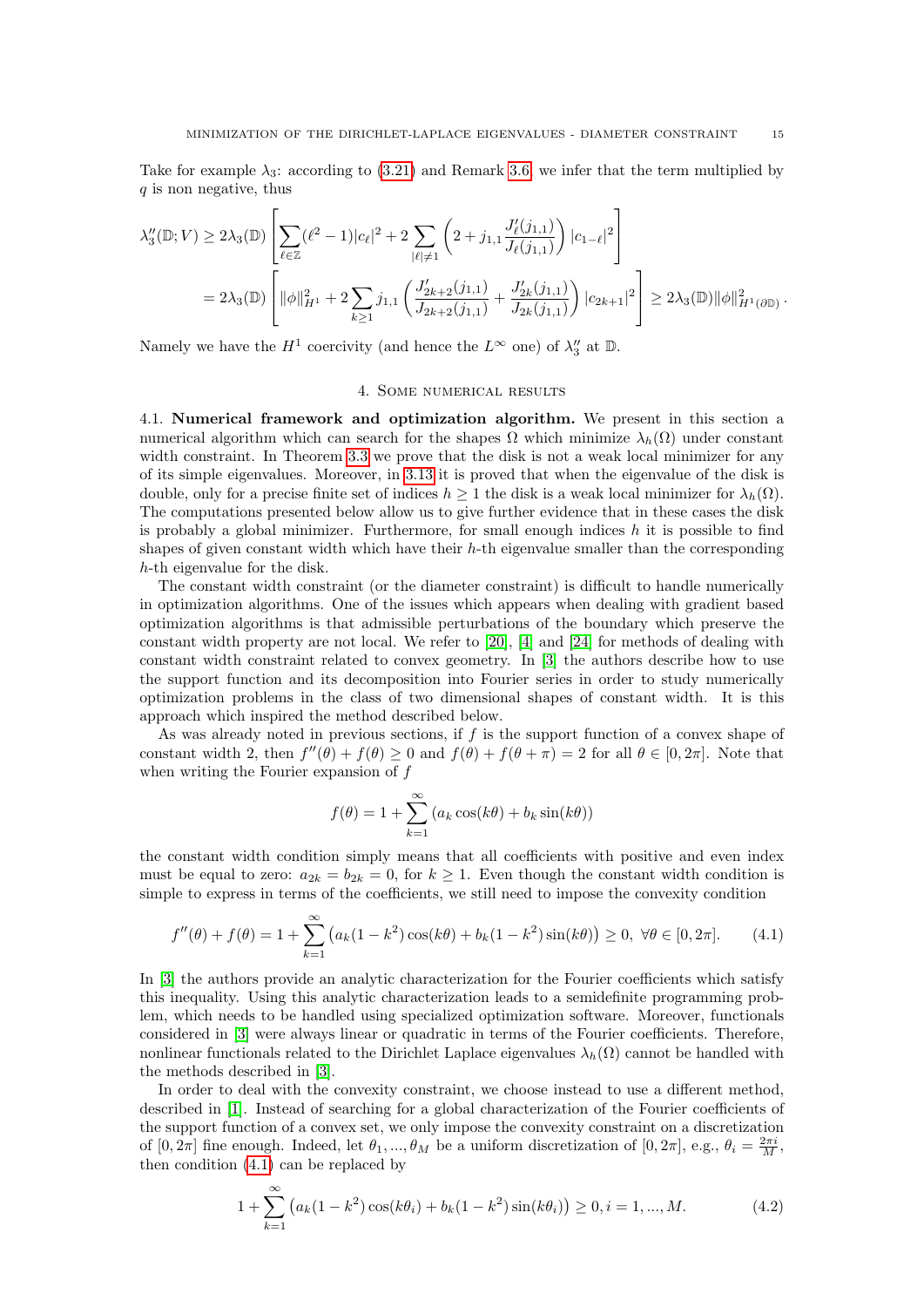This second formulation of the convexity constraint, which is weaker than  $(4.1)$ , has the advantage of being linear in terms of the Fourier coefficients. This type of constraints can be implemented in many standard constrained optimization routines, like for example the fmincon function in the Matlab Optimization Toolbox.

In order to have a finite number of variables in our optimization, we only consider shapes which can be parametrized with Fourier coefficients up to rank N

<span id="page-15-0"></span>
$$
f(\theta) = 1 + \sum_{k=1}^{N} \left( a_k \cos(k\theta) + b_k \sin(k\theta) \right). \tag{4.3}
$$

We note that limiting the number of Fourier coefficient is not too restrictive, in the sense that when  $N$  is large enough the class of shapes parametrized by support function given in  $(4.3)$  can give a satisfactory approximation of any given shape. Moreover, one can repeat the optimization procedure for an increasingly higher number of coefficients, until we observe that the optimal shape does not change anymore and that the optimal value of the cost function does not improve.

In order to have an efficient optimization algorithm, we compute the derivatives of the eigenvalue in terms of the Fourier coefficients of the support function. To this aim, we first consider two types of perturbations, a cosine term and a sine term, namely two families of deformations  ${V_k}_k$  and  ${W_k}_k$  as in Table [3.](#page-15-1)

<span id="page-15-1"></span>

| type            | boundary perturbation                                                                                                                     | normal component        |
|-----------------|-------------------------------------------------------------------------------------------------------------------------------------------|-------------------------|
|                 | $\cos(k\theta)$ $V_k = (\cos(k\theta)\cos\theta + k\sin(k\theta)\sin(\theta)),$<br>$\cos(k\theta)\sin\theta - k\sin(k\theta)\cos(\theta)$ | $V_k.n = \cos(k\theta)$ |
| $\sin(k\theta)$ | $W_k = (\sin(k\theta)\cos\theta - k\cos(k\theta)\sin(\theta)),$<br>$\sin(k\theta)\sin\theta + k\cos(k\theta)\cos(\theta)$                 | $W_k.n = \sin(k\theta)$ |

Table 3. Transformation of perturbations of the support function into boundary perturbations and their corresponding normal components.

If  $\lambda_h(\Omega)$  is simple, recalling the Hadamard formula [\(2.7\)](#page-3-5) for the first order shape derivative, and performing a change of variables (see  $(2.8)$ ), we have:

$$
\lambda'_h(\Omega; V_k) = -\int_0^{2\pi} (\partial_n u_h(x(\theta), y(\theta)))^2 \cos(k\theta) (f''(\theta) + f(\theta)) d\theta,
$$
  

$$
\lambda'_h(\Omega; W_k) = -\int_0^{2\pi} (\partial_n u_h(x(\theta), y(\theta)))^2 \sin(k\theta) (f''(\theta) + f(\theta)) d\theta,
$$

where  $u_h$  is a normalized eigenfunction associated to  $\lambda_h(\Omega)$ .

In the case of double eigenvalues, difficulties may arise in the optimization (cf. [\[23\]](#page-17-22)), since  $\lambda_h$ is not differentiable. However, when using a precise solver in order to compute the eigenvalues and eigenfunctions, for example using spectral methods [\[2\]](#page-17-23), and a quasi-Newton method is used for optimization, these difficulties may be averted. We refer to the analysis in [\[22\]](#page-17-24) for further details.

The effective computation of the eigenvalues and eigenfunctions is done with the Matlab package MpsPack [\[2\]](#page-17-23). This software uses an accurate spectral method based on particular solutions. In our algorithm, we use the "ntd" method with 100 basis functions. The computation of the integrals which represent the derivatives with respect to each Fourier coefficient is done using an order 1 trapezoidal quadrature.

The optimization is done in Matlab using the fmincon procedure. This routine can perform the optimization of general functionals under matrix vector product equality/inequality constraints and non-linear equality/inequality constraints. As parameters we choose  $N = 40$ , i.e. 80 Fourier coefficients (40 sines and 40 cosines). We use between 500 and 1000 points on the boundary where we impose the linear inequality constraints given by [\(4.2\)](#page-14-2). The optimization algorithm is interior-point with lbfgs Hessian approximation. The constant width condition is imposed via a matrix product equality: all even coefficients of sine and cosine are zero.

In order to avoid possible local minima, we choose a random vector of Fourier coefficients as initial condition and we project it onto the constraints, using again fmincon with a fictious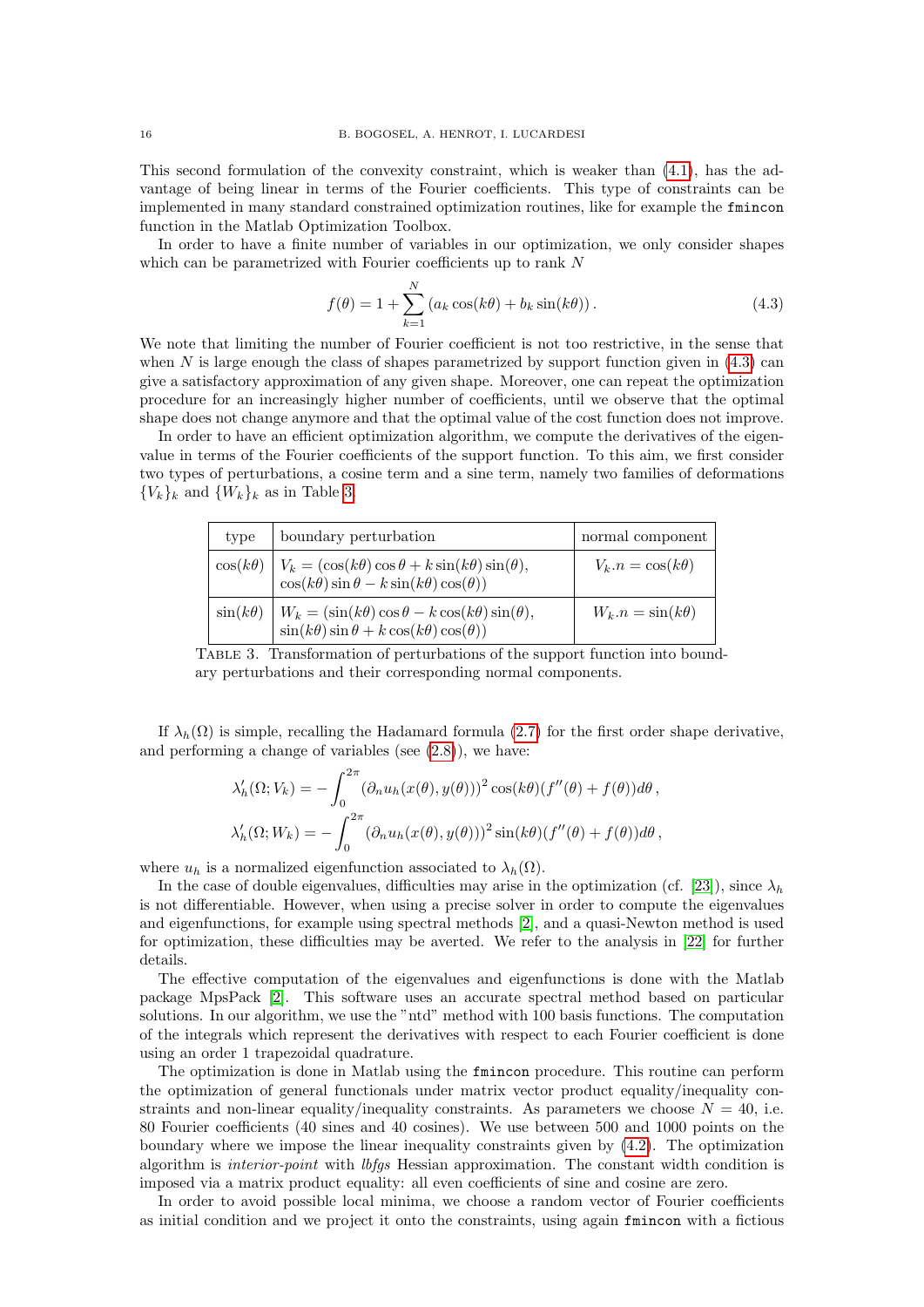<span id="page-16-0"></span>

Table 4. Non circular shapes of width 2 which are candidates to be the minimizers of  $\lambda_h$ , for  $h = 6, 9, 10, 13, 14, 15, 18, 20$ .

objective function. We perform several optimizations starting each time from different random initializations in order to validate our results.

4.2. Numerical results. As noted in Theorems [3.3,](#page-6-0) [3.13](#page-12-0) there are only finitely many cases where the disk is a weak local minimizer. In each of these cases, the numerical simulations show that the disk is probably the global optimizer, since our algorithm did not manage to find better candidates.

We run our algorithm for every value  $h \leq 20$  and we note that the results are in accordance with the theoretical aspects recalled above. When the disk is not a weak local minimizer we manage to find shapes of fixed constant width 2 which have a lower h-th eigenvalue than the corresponding one for the unit disk. We summarize these results in Figure [4.](#page-16-0)

The numerical simulations allow us to formulate some conjectures regarding the multiplicity of the optimal eigenvalues. We split the analysis in three cases: indices corresponding to a simple eigenvalue on the disk, first and second index in a pair of double eigenvalues for the disk.

- $\lambda_h(\mathbb{D})$  is simple: the numerical optimizer  $\Omega$  has simple h-th eigenvalue
- $\lambda_h(\mathbb{D}) = \lambda_{h+1}(\mathbb{D})$ : the numerical optimizer  $\Omega$  has simple h-th eigenvalue
- $\lambda_{h-1}(\mathbb{D}) = \lambda_h(\mathbb{D})$ : the numerical optimizer  $\Omega$  has double h-th eigenvalue  $\lambda_{h-1}(\Omega) = \lambda_h(\Omega)$ .

We also remark that the numerical solutions we obtain for problem [\(1.4\)](#page-0-0) all have non-zero curvature radius, which means that they do not have singular points in their boundary, suggesting that they are  $C^2$  regular.